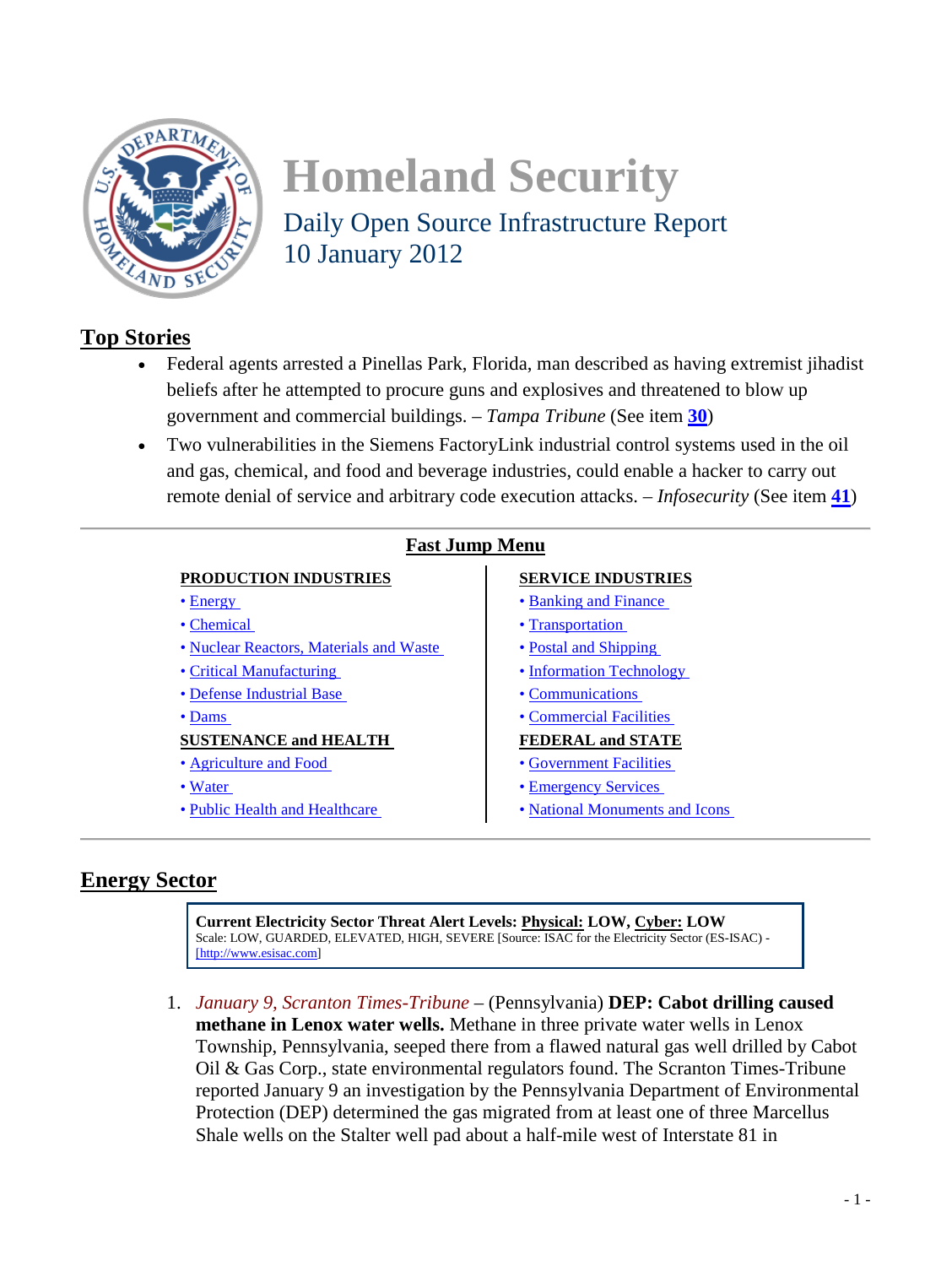Susquehanna County. The gas was found seeping into three water supplies in August. A fourth well for a hunting cabin is still being evaluated, a DEP spokesman said. Video from inside one of Cabot's gas wells showed that a string of steel casing meant to seal off the aquifer from contaminants was improperly constructed, according to a notice of violation sent by DEP in September. The dissolved methane in one water supply jumped from 0.3 milligrams per liter (mpl) before drilling began to 49 mpl August 16 and 57 mpl August 18, according to the violation notice. Cabot installed methane detection alarms in three homes and vented the three affected wells to keep the methane from accumulating and creating an explosion risk. The company is also delivering replacement drinking water to two of the homes. The methane in the third water well has decreased so the home does not require an alternate water supply. Source: [http://thetimes-tribune.com/news/dep-cabot-drilling-caused-methane-in-lenox](http://thetimes-tribune.com/news/dep-cabot-drilling-caused-methane-in-lenox-water-wells-1.1255056#axzz1ixVjFMM4)[water-wells-1.1255056#axzz1ixVjFMM4](http://thetimes-tribune.com/news/dep-cabot-drilling-caused-methane-in-lenox-water-wells-1.1255056#axzz1ixVjFMM4)

<span id="page-1-1"></span>2. *January 9, Hartford Business Journal* – (Connecticut) **Storm panel: CT needs utility performance standards.** The Connecticut governor's panel investigating Connecticut's response to two 2011 storms that caused widespread power outages recommended the state develop utility performance standards and give utility oversight agencies more enforcement power to deal with problems. The Two Storm Panel made 82 recommendations in its report released January 9 calling on utilities, the state, and municipalities to fix issues that led to two instances of nearly 1 million utility customers without power, some for more than a week. The first came after Tropical Storm Irene in August, and the second followed an October 28 snowstorm. The panel's first recommendation calls for the Public Utilities Resources Authority (PURA) to develop performance standards for utility recovery and restoration after storms, and link recoverable costs to those standards. The panel also recommended the state give PURA and the Connecticut Siting Council — which approves power plant proposals enforcement resources to deal with performance issues. Other recommendations for utilities include hardening infrastructure to better withstand storms; using microgrids and other new technologies to cut down on the size of outages; improving worst-case scenario planning and staffing; trimming more trees; communicating better with state and local officials, as well as repair crews; and performing more emergency response training for its crews. While most of the recommendations targeted electric utilities, the standards are meant to apply to all utilities including gas, water, sewer, telephone, cable, data, and piping. The panel recommended new standards for backup power on wireless telecommunications towers and equipment.

Source:<http://www.hartfordbusiness.com/news22096.html>

<span id="page-1-0"></span>3. *January 8, Associated Press; msnbc.com* – (Alaska; International) **Tanker plows toward cut-off Alaska city.** A U.S. Coast Guard (USCG) icebreaker is cutting a path through icy seas for a Russian tanker carrying much-needed fuel for the iced-in Alaska city of Nome. The 370-foot tanker Renda, hauling more than 1.3 million gallons of fuel, is scheduled to arrive January 9-10. It was less than 190 miles away January 7. The city of about 3,500 people on the western Alaska coastline did not get its last prewinter fuel delivery because of a massive storm. If the delivery of diesel fuel and unleaded gasoline is not made, the city likely will run short of fuel supplies before another barge delivery can be made in the spring. If the mission is successful, it will be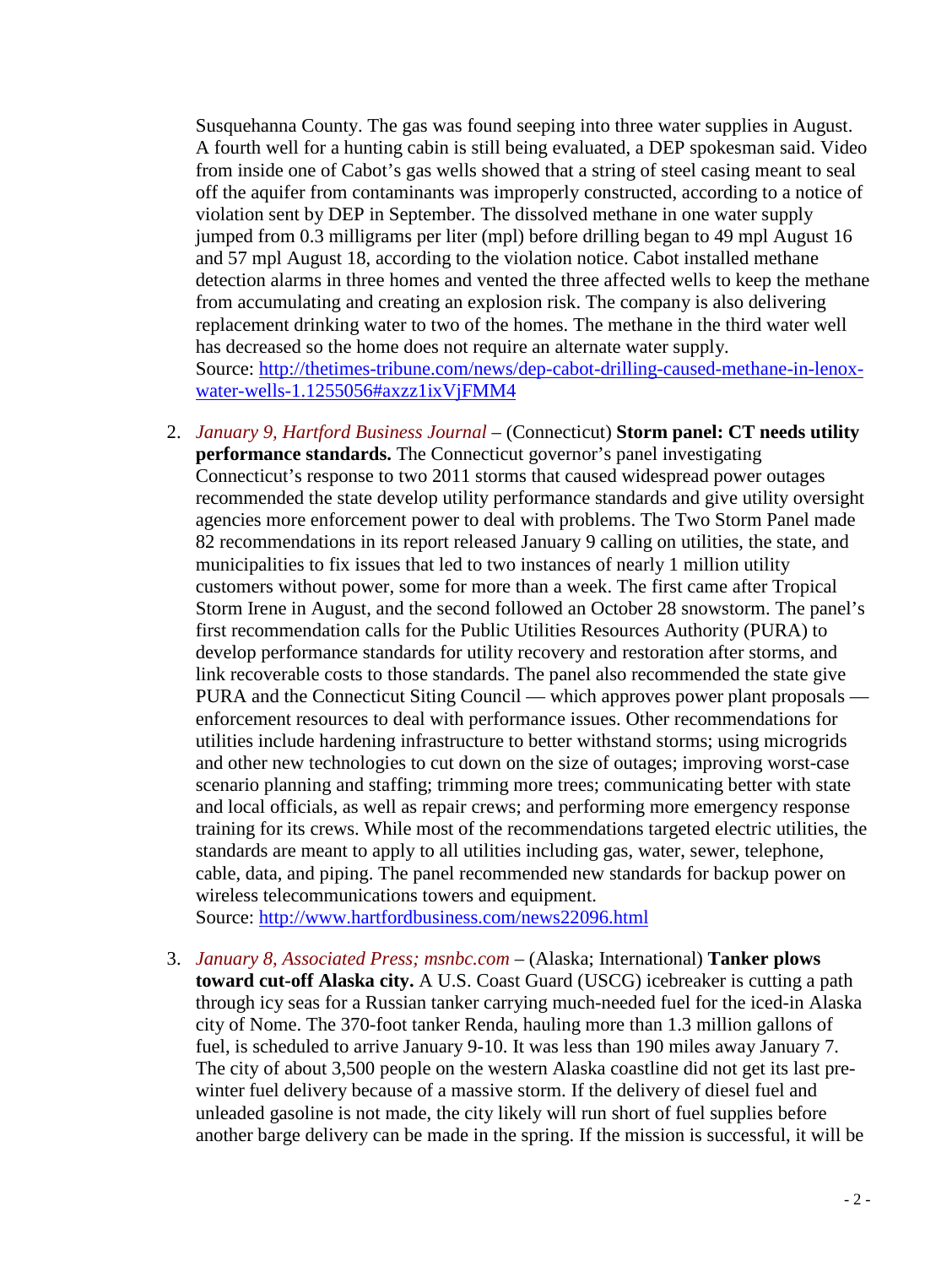the first time petroleum products have been delivered by sea to a Western Alaska community in winter. The USCG said the Russian tanker came upon ice about a foot thick January 6 near Nunivak Island, a large island in the eastern Bering Sea. The tanker is following the Healy, the USCG's only functioning icebreaker. The icebreaker should have no problem getting through the ice even if it becomes several feet thick, said a USCG spokesman. However, he told the Alaska Dispatch the scenario was difficult, noting they can break the ice open, "but it is quickly closing." The spokesman told the Dispatch that the ships, crawling through the ice close together, would struggle overnight as the darkness would make it difficult for the captains to keep watch and avoid knocking into each other.

Source: [http://www.msnbc.msn.com/id/45909554/ns/us\\_news-life/t/tanker-plows](http://www.msnbc.msn.com/id/45909554/ns/us_news-life/t/tanker-plows-toward-cut-off-alaska-city/#.TwsNdIGi9I4)[toward-cut-off-alaska-city/#.TwsNdIGi9I4](http://www.msnbc.msn.com/id/45909554/ns/us_news-life/t/tanker-plows-toward-cut-off-alaska-city/#.TwsNdIGi9I4)

4. *January 6, Discovery News* – (Ohio; Oklahoma) **Ohio quakes directly tied to** 

**fracking.** Recent earthquakes in Ohio and Oklahoma have been directly linked to deep wells used to dispose of liquid wastes for hydraulic fracturing or "fracking" of natural gas, according to geological experts and they expect more earthquakes to come as the industry continues to expand across the eastern United States, Discovery News reported January 6. State officials shut down all drilling around a brine-injection well after a magnitude-4.0 quake rumbled through Youngstown, Ohio, December 31. That was the eleventh earthquake in 2011 in the region, which is not considered seismically active. Experts are also investigating a magnitude-5.6 earthquake east of Oklahoma City that has been linked to gas drilling. A team of investigators from Columbia University's Lamont-Doherty Earth Observatory has been trying to figure out the connection between the earthquakes and the injection well, which takes waste fluids from nearby fracking operations, for the past few months. A seismologist on the team said the wells trigger quakes already poised to occur. At least 177 similar disposal wells are located throughout Ohio and a seismologist said it will take a while for the pressure from the fracking fluids to disperse into the earth The earthquakes linked to drilling operations have been relatively minor. But experts said they do not have enough data yet to know whether the industrial drilling could spawn more destructive ones. Source: [http://www.msnbc.msn.com/id/45903873/ns/technology\\_and\\_science](http://www.msnbc.msn.com/id/45903873/ns/technology_and_science-science/#.TwsD1la9uuI)[science/#.TwsD1la9uuI](http://www.msnbc.msn.com/id/45903873/ns/technology_and_science-science/#.TwsD1la9uuI)

<span id="page-2-0"></span>5. *January 6, WHNS 21 Greenville* – (South Carolina) **Fuel tanker flips in** 

**Spartanburg.** A tanker truck hauling gasoline and diesel fuel flipped in Spartanburg, South Carolina, January 6, closing roads and prompting evacuations. The tanker overturned near the intersection of John B. White Sr. Boulevard and Southport Road. A captain of the Spartanburg Public Safety Department said gas was leaking from the truck and people were evacuated from several businesses. He said crews were working to contain and clean up the spill. The driver suffered minor injuries. It was unclear how much fuel leaked from the tanker.

Source: [http://www.foxcarolina.com/story/16463792/major-spartanburg-intersection](http://www.foxcarolina.com/story/16463792/major-spartanburg-intersection-closed-due-to-gas-spill)[closed-due-to-gas-spill](http://www.foxcarolina.com/story/16463792/major-spartanburg-intersection-closed-due-to-gas-spill)

For another story, see item **[41](#page-16-0)**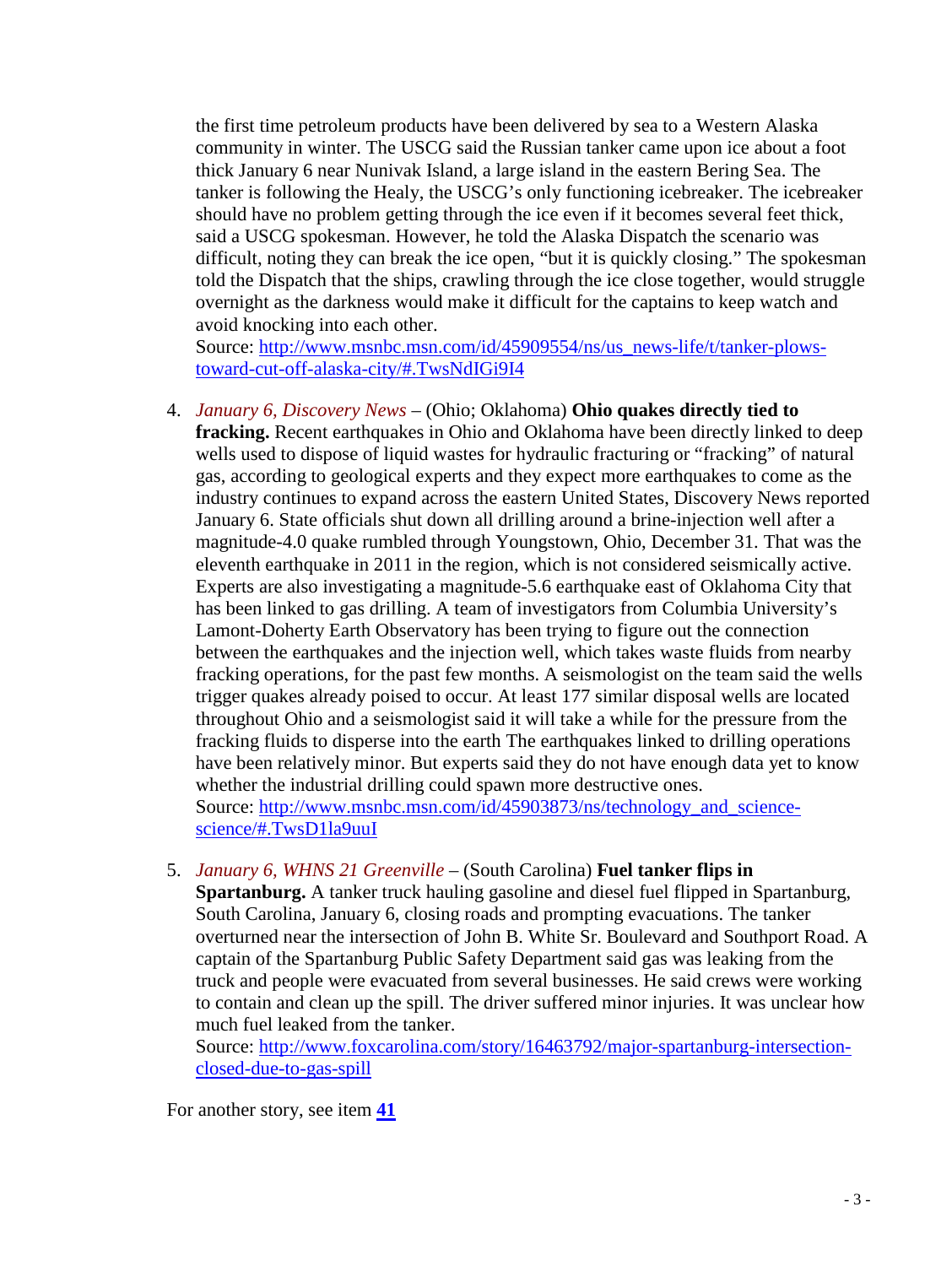#### <span id="page-3-0"></span>[\[Return to top\]](#page-0-1)

### <span id="page-3-2"></span>**Chemical Industry Sector**

- 6. *January 9, Salina Journal* (Kansas) **11,000 gallons of sulphuric acid leaks from rail car into Herington creek.** Emergency workers stopped the flow of sulphuric acid from a tanker car into a creek January 9 near the rail yard in Herington, Kansas, but not before nearly 11,000 gallons of the dangerous liquid contaminated Lime Creek. The leak from one of four tankers sitting on side rails was discovered late the afternoon of January 8, said a spokeswoman for the Kansas Department of Health and Environment (KDHE). Property owners in an area from U.S. Highway 56 north to Kansas Highway 4 were warned to avoid that body of water. Portions of Lime Creek are used for watering cattle, the spokeswoman said, but there is no threat to the public water supply. "We're thinking it will take a couple of days, if not more, to dilute what's in Lime Creek," she said. The Herington fire chief said Herington gets its water from Herington Reservoir, and the creek where some of the acid drained, does not drain into that body of water. The acid was no longer leaking by 9:30 a.m. January 9, he said. Source:<http://www.saljournal.com/news/story/acidleak1-8-12>
- <span id="page-3-3"></span>7. *January 8, Martinsville Bulletin* – (Virginia) **EPA: DuPont site poses no health danger.** There is no danger to people's health, and groundwater contamination is contained at DuPont's 488-acre property in Henry County and Martinsville, Virginia, according to a U.S. Environmental Protection Agency (EPA) official. The agency's project manager said groundwater under the site flows into the Smith River, where no significant contamination has been found. He said there is no human exposure to contaminated groundwater on the site because it is not used for drinking water. He also said there are restrictions on areas where soil is contaminated, and noted the water and soil restrictions would remain if DuPont sells the property. "Our goal is to restore the water" to drinking water standards, the project manager said. Also, restrictions could be placed on such things as disturbance of the soil if the property is sold, he added. The project manager noted DuPont has already cleaned up a lot of contamination. He said the EPA is finalizing a "remedy" for the site, after which it will seek public comment. The EPA indicated that between 1941 and 1998, the DuPont facility operated as one of the world's largest nylon manufacturers. The facility generated and managed various types of waste, including nylon wastes, coal ash, spent finish oil, spent nitric and formic acids, and laboratory chemicals. DuPont closed in 1998. Source:<http://www.martinsvillebulletin.com/article.cfm?ID=31610>

<span id="page-3-1"></span>For another story, see item **[41](#page-16-0)**

#### [\[Return to top\]](#page-0-1)

## **Nuclear Reactors, Materials and Waste Sector**

8. *January 9, Omaha World-Herald* – (Nebraska) **Nuclear plant's external alerts OK.** The Federal Emergency Management Agency (FEMA) notified nuclear regulators it received "reasonable assurance" emergency systems outside Fort Calhoun Nuclear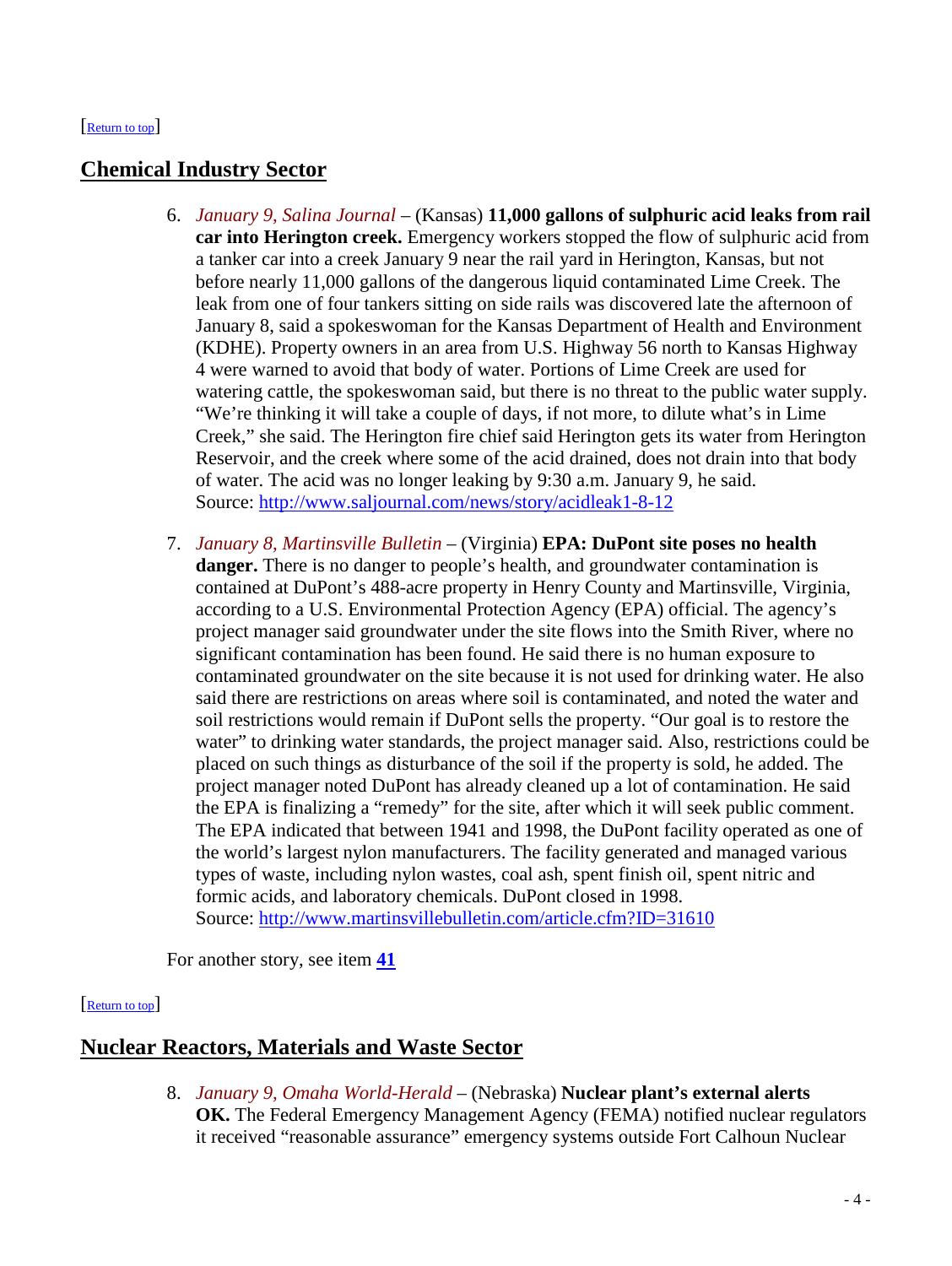Station in Nebraska can respond to any problem at the reactor, despite damage from flooding during the summer of 2011, the Omaha World-Herald reported January 9. Last year's unprecedented Missouri River flooding idled the plant and, among other things, closed roads and disabled warning sirens in its vicinity. A spokesman for the Omaha Public Power District (OPPD) described FEMA's approval of the OPPD's off-site emergency preparedness as a necessary step toward restarting the plant. The OPPD said all 101 sirens around the plant were tested and are operational. Source:<http://www.omaha.com/article/20120109/NEWS01/701099926>

9. *January 6, Reuters* – (International) **France to tighten security around nuclear plants.** France will take new measures to tighten security around its 58 nuclear power plants, France's interior minister told daily Le Parisien January 6, after Greenpeace activists succeeded in entering two of them in December. In an attempt to highlight security weaknesses, activists got into the Nogent plant near Paris December 5 and climbed onto one of the domes that houses a reactor, while others entered the Cruas nuclear power site in southeastern France. The interior minister said cooperation would be improved between police watching the plants' exterior cordon and security agents inside, and new surveillance equipment including cameras would be installed at any nuclear site where it was lacking.

<span id="page-4-0"></span>Source:<http://af.reuters.com/article/energyOilNews/idAFL6E8C609N20120106>

### [\[Return to top\]](#page-0-1)

# <span id="page-4-1"></span>**Critical Manufacturing Sector**

10. *January 7, Springfield State Journal-Register* – (Illinois) **Fire extinguished at plant near Athens.** Firefighters from Athens, Illinois, and neighboring communities were called to a manufacturing facility January 6 after a fire broke out in a storage area. An employee of Precision Tank and Equipment Co. noticed smoke about 4:15 p.m. and called the fire department. When firefighters arrived, smoke was coming from the eaves in the back of the building, said a spokesman for the Athens Fire Department, and firefighters quickly extinguished the fire. The building sustained smoke damage, but some parts are still usable. Some equipment appeared to have been damaged, but an overall damage estimate was not available. Precision manufactures fertilizer equipment for farmers and fertilizer companies.

Source: [http://www.sj-r.com/top-stories/x735287913/Fire-breaks-out-at-Precision-](http://www.sj-r.com/top-stories/x735287913/Fire-breaks-out-at-Precision-Tank-and-Engineering-near-Athens)[Tank-and-Engineering-near-Athens](http://www.sj-r.com/top-stories/x735287913/Fire-breaks-out-at-Precision-Tank-and-Engineering-near-Athens)

11. *January 6, Associated Press* – (Arkansas) **Former supervisor at Nordex wind turbine plant in Jonesboro investigated over metals theft.** Jonesboro, Arkansas police are investigating a former supervisor at the Nordex USA wind turbine manufacturing plant over missing scrap metal. The company said January 5 the supervisor was not authorized to sell the scrap and keep the money for himself. The Jonesboro Sun reported the scheme cost Nordex more than \$14,000. The alleged thefts occurred in July and August. The company said the employee was fired in September. Source: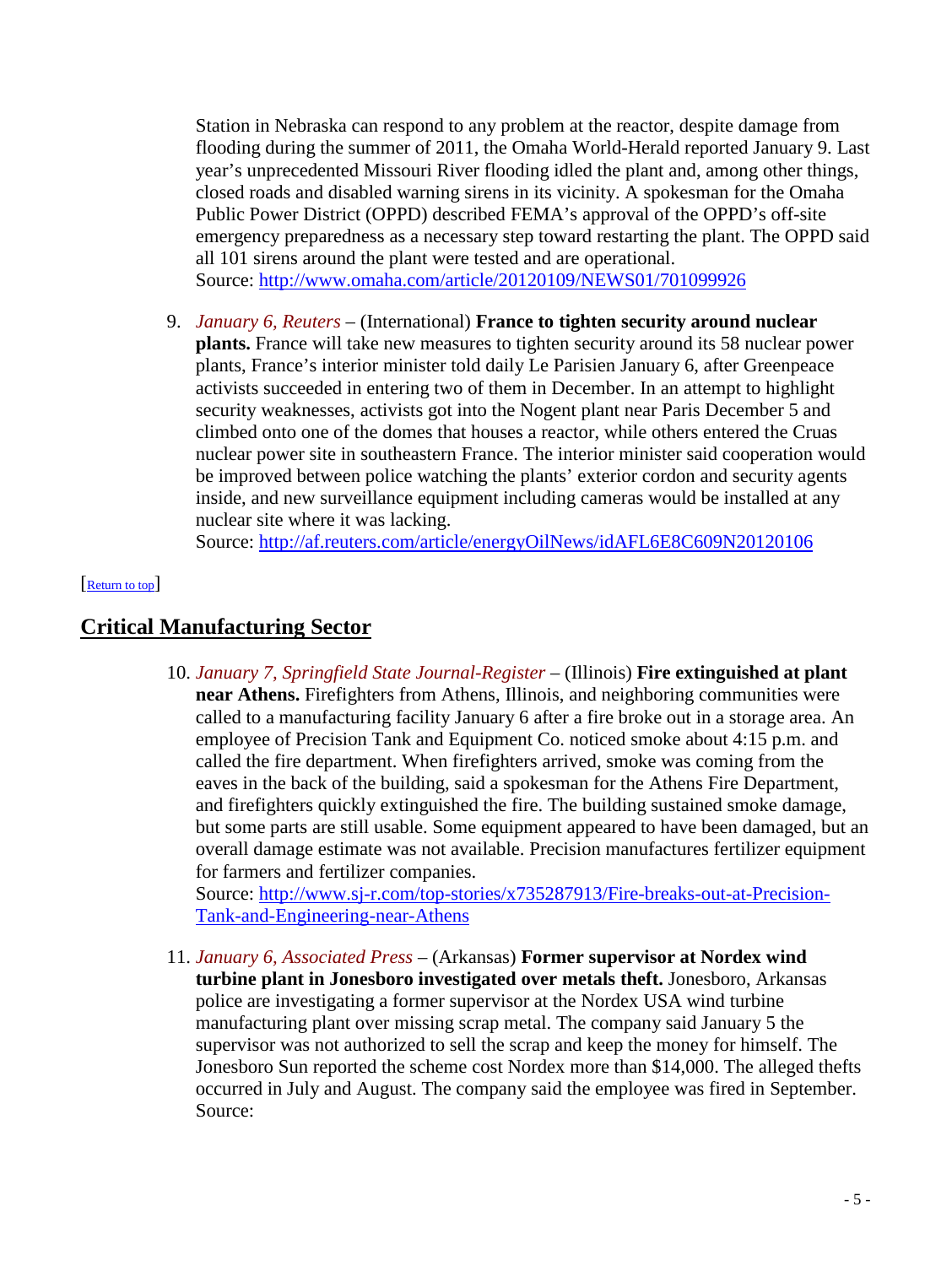[http://www.therepublic.com/view/story/0e727420e31643d096024832f085a3ff/AR--](http://www.therepublic.com/view/story/0e727420e31643d096024832f085a3ff/AR--Nordex-Theft/) [Nordex-Theft/](http://www.therepublic.com/view/story/0e727420e31643d096024832f085a3ff/AR--Nordex-Theft/)

<span id="page-5-1"></span>For another story, see item **[41](#page-16-0)**

### [\[Return to top\]](#page-0-1)

## **Defense Industrial Base Sector**

12. *January 9, Stars and Stripes* – (International) **Japanese worker dead following anchor accident at Yokosuka shipyard.** A Japanese shipyard worker died January 9 at Yokosuka Naval Base in Japan following an accident involving an anchor, U.S. Navy officials said. The contract worker was pronounced dead at about 3 p.m., said the spokesman for Commander Naval Forces Japan. The man was working in Drydock No. 5 on an overhaul of the destroyer USS McCampbell when the accident occurred, the spokesman said. U.S. Navy and Japanese authorities are investigating the accident, Navy officials said. USS McCampbell, an Arleigh Burke-class guided missile destroyer, moved into the drydock for its overhaul November 9. The ship had its anchor removed December 13. January 9, the ship appeared largely disassembled in drydock, with segments of its gunmetal gray plating either covered or stripped. Source: [http://www.stripes.com/news/pacific/japan/japanese-worker-dead-following](http://www.stripes.com/news/pacific/japan/japanese-worker-dead-following-anchor-accident-at-yokosuka-shipyard-1.165450)[anchor-accident-at-yokosuka-shipyard-1.165450](http://www.stripes.com/news/pacific/japan/japanese-worker-dead-following-anchor-accident-at-yokosuka-shipyard-1.165450)

<span id="page-5-0"></span>For more stories, see items **[33](#page-13-0)** and **[34](#page-14-1)**

### Return to top

## <span id="page-5-2"></span>**Banking and Finance Sector**

13. *January 8, NetworkWorld* – (National) **FBI warns of malware phishing scam.** The FBI issued a warning the week of January 2, on a new Internet blight called "Gameover," which, once ensconced on a PC, can steal usernames and passwords and defeat common methods of user authentication employed by financial institutions. The FBI said it has seen an increase in the use of Gameover, which is an e-mail phishing scheme that invokes the names of prominent government financial institutions — the National Automated Clearing House Association (NACHA), the Federal Reserve Bank, or the Federal Deposit Insurance Corporation (FDIC). The FBI said Gameover is a newer variant of the Zeus malware, which was created several years ago and specifically targeted banking information. This is how the FBI described the scam: "Typically, you receive an unsolicited e-mail from NACHA, the Federal Reserve, or the FDIC telling you that there's a problem with your bank account or a recent ACH transaction. The sender has included a link in the e-mail for you that will supposedly help you resolve whatever the issue is. Unfortunately, the link goes to a phony website, and once you're there, you inadvertently download the Gameover malware, which promptly infects your computer and steals your banking information. After the perpetrators access your account, they conduct what's called a distributed denial of service, or DDoS, attack using a botnet, which involves multiple computers flooding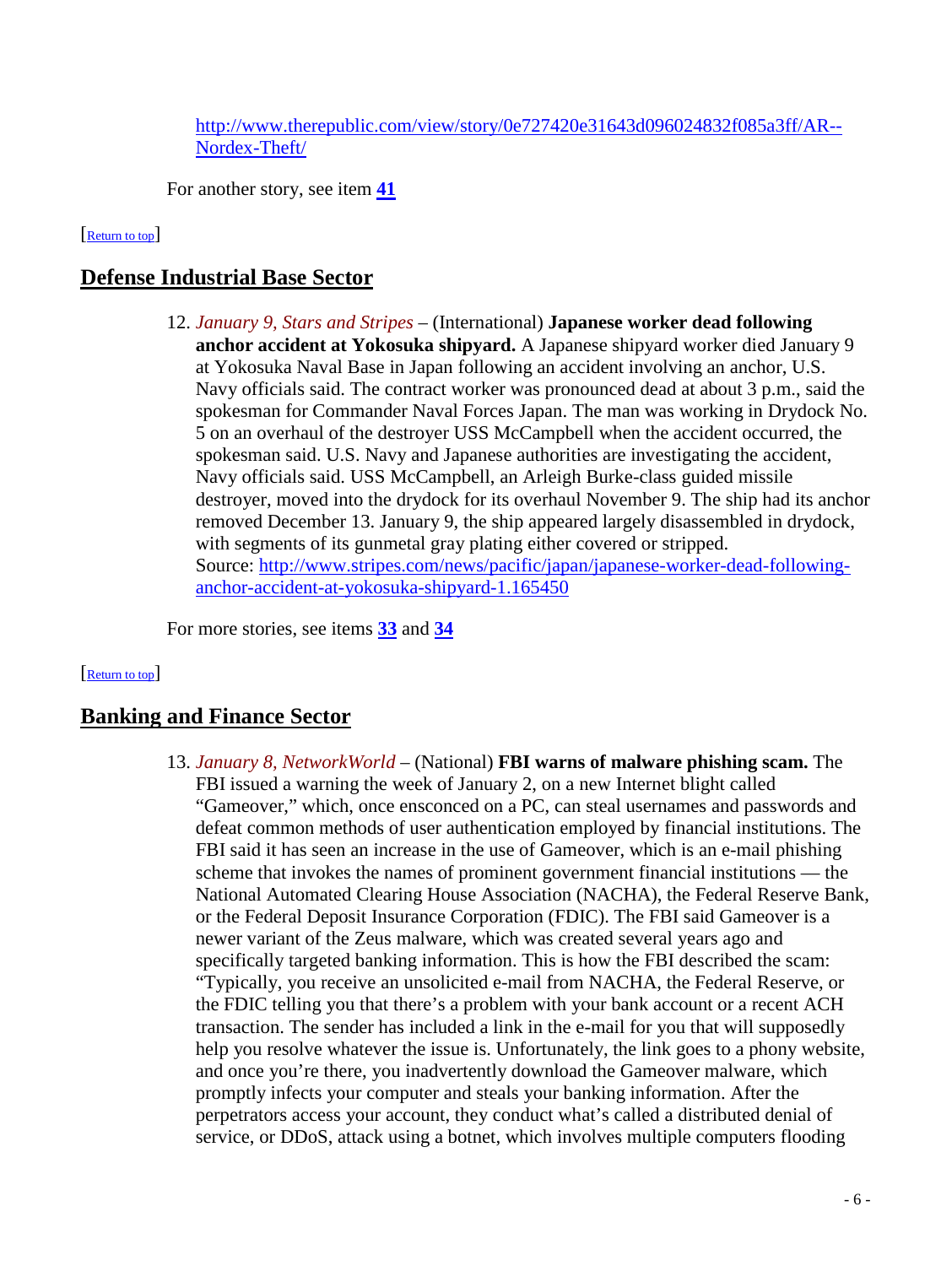the financial institution's server with traffic in an effort to deny legitimate users access to the site." The FBI went on to say some of the funds stolen from bank accounts go towards the purchase of precious stones and expensive watches from high-end jewelry stores.

Source: [http://www.pcworld.com/article/247450/fbi\\_warns\\_of\\_malware\\_phishing\\_scam.html](http://www.pcworld.com/article/247450/fbi_warns_of_malware_phishing_scam.html)

- 14. *January 8, Asheville Citizen-Times* (North Carolina) **Bank of Asheville officials**
- **negligent, FDIC says.** Directors of the Bank of Asheville in North Carolina ignored their own policies and warnings from regulators while making risky real estate loans that ultimately forced the bank's closure, the Asheville Citizen-Times reported January 8. That is the thrust of a lawsuit filed recently by the Federal Deposit Insurance Corp. (FDIC) against seven former bank directors that seeks to recover \$6.8 million in losses on loans the suit said the directors approved. The lawsuit, filed December 29 in a U.S. district court, identifies 30 loans it said were negligently approved. It said bank directors generally approved loans via e-mail instead of meeting and discussing loan applications in person. Many of the applications were based on only cursory research on borrowers' finances and the adequacy of collateral, it said. The FDIC and state regulators shut Bank of Asheville in January 2011. Bank of Asheville previously reported substantial losses on real estate loans. The former bank president and chief executive pleaded guilty in June to fraud in connection with a loan. Source: [http://www.citizen-times.com/article/20120109/NEWS/301090019/FDIC](http://www.citizen-times.com/article/20120109/NEWS/301090019/FDIC-slams-Asheville-bank?odyssey=tab|topnews|text|Frontpage)[slams-Asheville-bank?odyssey=tab|topnews|text|Frontpage](http://www.citizen-times.com/article/20120109/NEWS/301090019/FDIC-slams-Asheville-bank?odyssey=tab|topnews|text|Frontpage)
- 15. *January 6, Huffington Post* (California) **'Dying Son Bandit' held up five southern California banks since November.** In southern California, one father is claiming his family's staggering hospital bills are driving him to a life of crime as a bank robber, the Huffington Post reported January 6. Known among local law enforcement authorities as the "Dying Son Bandit," he has reportedly been apologetic during bank hold-ups as he explains he needs the money to pay for his ailing son's care. A FBI spokeswoman told KCBS 2 Los Angeles that during two bank robberies January 5 — one in Dana Point and the other in Lake Forest — he told tellers he needed the cash to pay for his family's medical bills. The spokeswoman confirmed the report with the Huffington Post and revealed the FBI has been on the trail of the "Dying Son Bandit" since late 2011 when he started robbing banks in San Diego County. In November he robbed a bank in Carlsbad. In early December, he robbed a bank in Encinitas, then a bank in Oceanside New Year's Eve. The FBI was able to tie the bank robberies in San Diego County with the January 5 hits in Orange County because of the similar modus operandi, and very clear photos from surveillance cameras. Source: [http://www.huffingtonpost.com/2012/01/06/dying-son-bandit-bank-robberies-](http://www.huffingtonpost.com/2012/01/06/dying-son-bandit-bank-robberies-hospital-bills-california_n_1190217.html)

[hospital-bills-california\\_n\\_1190217.html](http://www.huffingtonpost.com/2012/01/06/dying-son-bandit-bank-robberies-hospital-bills-california_n_1190217.html)

16. *January 6, KNBC 4 Los Angeles* – (California) **Alleged 'Market Duo' bandit still on the loose.** A man taken into custody in California who was believed to be the second half of the "Market Duo" robbery team was released, and now authorities are searching for a suspect who managed to escape a police perimeter. Following a police pursuit January 5, one suspect was shot and arrested. A second man fled the scene on foot.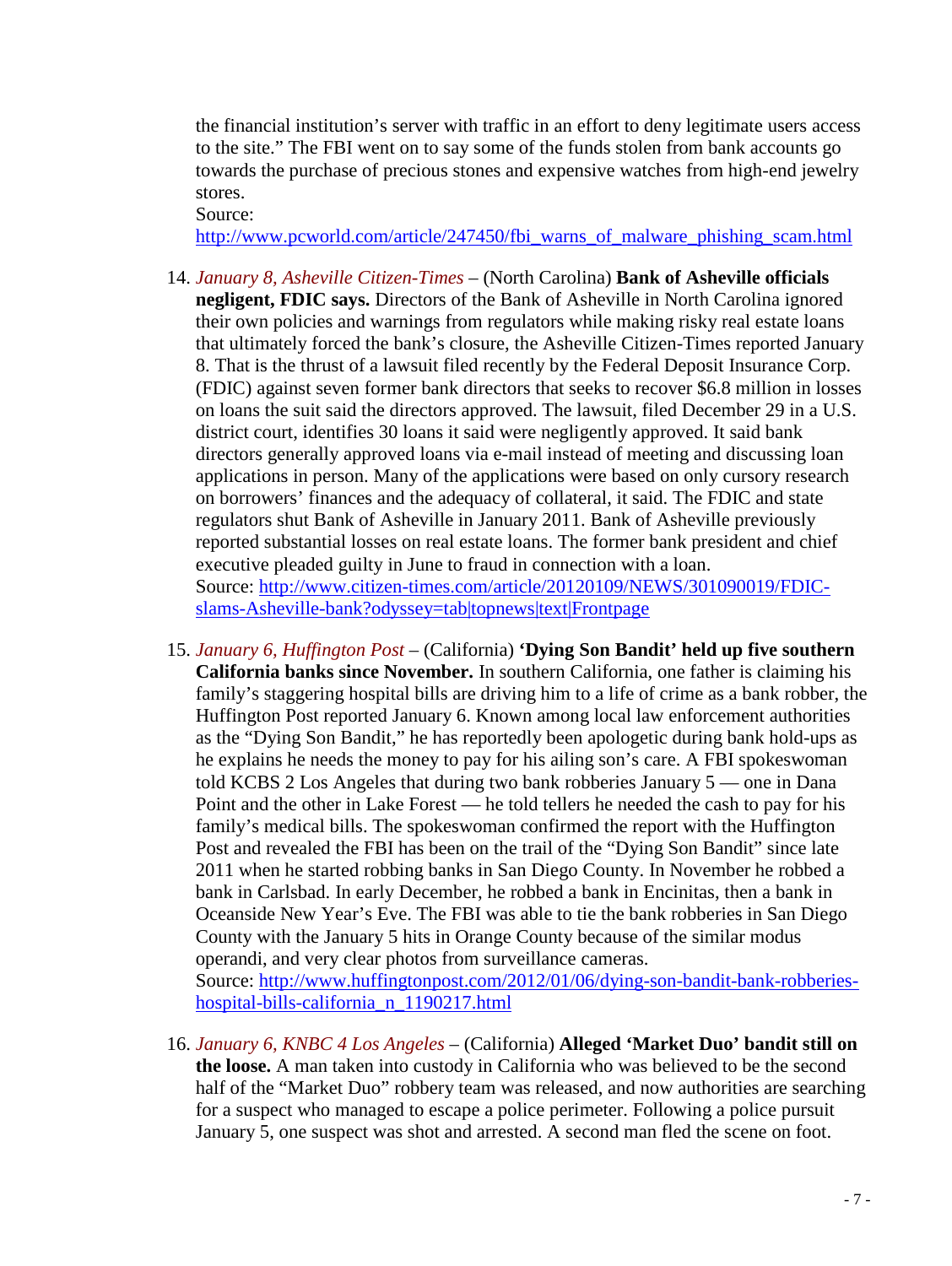After setting up a perimeter, a man was taken into custody; however, it was "later determined that the man had no involvement with the incident," a deputy told City News Service. The incident started January 5 when two men — believed to be the serial robbers known as the "Market Duo" — allegedly held up a Wells Fargo branch in Placentia. A freeway pursuit ensued, at times reaching 100 mph. The chase ended in Paramount when the suspects' vehicle hit a curb. After exiting the vehicle, one suspect allegedly pulled out a replica weapon, a Placentia detective said. Wells Fargo is offering a \$10,000 reward for information leading to the identification and conviction of the second suspected robber. The "Market Duo" bandits earned the nickname because they allegedly targeted bank branches in grocery stores. The robbers are believed to have held up the same branch November 21, an FBI spokeswoman said. The alleged bandits are also suspected of robbing a U.S. Bank branch in La Habra October 25 and another U.S. Bank branch in Seal Beach November 3, a FBI special agent said.

Source: [http://www.nbclosangeles.com/news/local/Market-Duo-Robbery-](http://www.nbclosangeles.com/news/local/Market-Duo-Robbery-136832503.html)[136832503.html](http://www.nbclosangeles.com/news/local/Market-Duo-Robbery-136832503.html)

- 17. *January 6, Wired* (New York) **Romanian man charged in \$1.5 million ATM skimming scam.** A Romanian man was arrested in a \$1.5 million card-skimming operation that targeted 40 ATMs belonging to HSBC branches in New York, Wired reported January 6. Between May 2010 and the week of January 2 the man and others allegedly installed card-skimming devices that stole card numbers and PINs on HSBC ATMs in Manhattan, Long Island, and Westchester. Using the videotaped PINs, they withdrew about \$1.5 million from customer accounts over about 7 months, authorities said. According to an affidavit filed by a U.S. Secret Service agent, the suspect was caught on bank surveillance cameras January 5 –- and on prior occasions –- installing the skimmers and pin-hole cameras and made no attempt to hide his face. The suspect, according to authorities, was in the United States illegally on an overstayed visa. He was charged with one count of conspiracy to commit bank fraud and one count of bank fraud. If convicted, he faces a maximum sentence of 60 years in prison. Source:<http://www.wired.com/threatlevel/2012/01/hsbc-skimming-operation/>
- 18. *January 6, Minneapolis Star Tribune* (Minnesota; Wisconsin) **Wisconsin man admits mass mortgage fraud.** A man suspected in what authorities described as "the next wave" in mortgage fraud schemes surprised Hennepin County, Minnesota, prosecutors January 6 and pleaded guilty to a charge of racketeering, exposing himself to a potential prison term of up to 20 years. The man owned and operated Mortgage Planners Inc., a licensed mortgage originator in St. Paul. He admitted January 6 he and others submitted forged financial documents to lenders to qualify "straw buyers" for mortgage loans guaranteed by the Federal Housing Administration (FHA). In addition to the forgeries, he also admitted he relied on a phony "phone tree" set up to provide employment verifications at nonexistent companies for some borrowers. Others facing charges in the scheme include the man's wife and two other men. The U.S. Department of Housing and Urban Development said the defendants brokered about \$23 million in loans, which were used to buy 136 properties in the Twin Cities area and outstate Minnesota. The suspect property transactions were complex deals that took advantage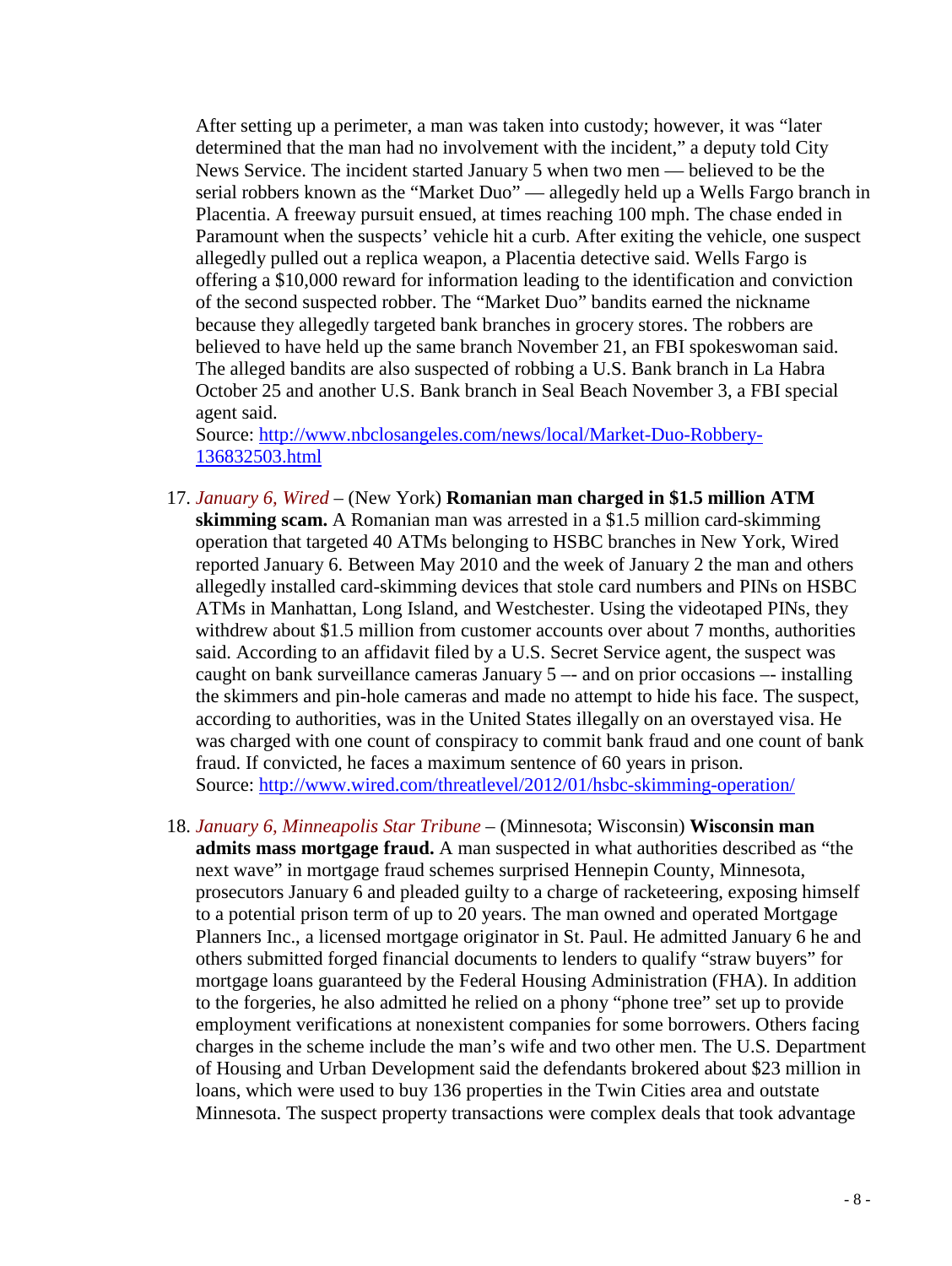of provisions of Minnesota foreclosure law, prosecutors said. Source:<http://www.startribune.com/local/west/136832893.html>

<span id="page-8-0"></span>For more stories, see items **[21](#page-9-2)**, **[34](#page-14-1)**, and **[35](#page-14-2)**

#### [\[Return to top\]](#page-0-1)

### **Transportation Sector**

- 19. *January 9, Associated Press* (Montana) **Authorities turn to black box for answers in southwestern Montana bus crash that killed 2.** Federal and state highway safety officials January 9 turned to a passenger bus' black box for answers about what caused it to crash on an icy highway in western Montana, killing two passengers. All 32 other people onboard were injured after the Rimrock Trailways bus hit a patch of ice, spun around, and rolled onto its side on Interstate 90 about a mile west of Clinton shortly after 7 a.m. January 8. Eight people were in serious or critical condition January 9. National Transportation Safety Board (NTSB) investigators and Montana Highway Patrol officials January 9 downloaded electronic information from the black box to determine the bus' speed. The data will be used to help authorities determine whether the driver was negligent. The speed limit in the area is 75 mph, but Montana law requires motorists to travel at a speed that is safe for the conditions. A Highway Patrol spokesman said the initial estimated speed of the bus was 65 to 70 mph and that it slid 150 feet when it entered the median, but there were no skid marks on the highway to measure because of the ice. The crash closed an eight-mile stretch of I-90 in both directions, with injured passengers scattered in the eastbound lanes and tow trucks blocking the westbound lanes. Those suffering the worst injuries appeared to have been ejected when the bus slid on its side and bounced, breaking out the windows on the driver's side. Four people were pinned under the bus, including the two who died, said a Missoula County Sheriff's deputy. Authorities responded to seven other crashes that morning within 10 miles of the bus crash. One of those included a tractor-trailer that also turned on its side. The interstate was open again to traffic by evening. Source: [http://www.washingtonpost.com/national/patrol-bus-that-crashed-on-icy](http://www.washingtonpost.com/national/patrol-bus-that-crashed-on-icy-montana-interstate-was-going-too-fast-2-killed-32-injured/2012/01/09/gIQAAxwNlP_story.html)[montana-interstate-was-going-too-fast-2-killed-32](http://www.washingtonpost.com/national/patrol-bus-that-crashed-on-icy-montana-interstate-was-going-too-fast-2-killed-32-injured/2012/01/09/gIQAAxwNlP_story.html) [injured/2012/01/09/gIQAAxwNlP\\_story.html](http://www.washingtonpost.com/national/patrol-bus-that-crashed-on-icy-montana-interstate-was-going-too-fast-2-killed-32-injured/2012/01/09/gIQAAxwNlP_story.html)
- 20. *January 7, Northwest Indiana Times* (Indiana) **Final report on train accident could take at least nine months.** Federal officials are investigating a January 6 crash in Indiana involving three trains that left two crew members injured, but a final report will not be released for at least 9 months. The investigator-in-charge with the National Transportation Safety Board (NTSB), said a team of investigators from across the country is working on the crash that involved three CSX freight trains. Investigators are analyzing a variety of variables, including operations, signals, possible human error, and the track. However, he said the track had little to do with the crash. A train had stopped on the tracks about 1:18 p.m. around County Road 600 North and County Road 500 East to allow another train to run around it. A second train struck the stopped train from behind. The third train, which was supposed to go around the first train, struck the wreckage from the first two trains, the investigator said. Two crew members were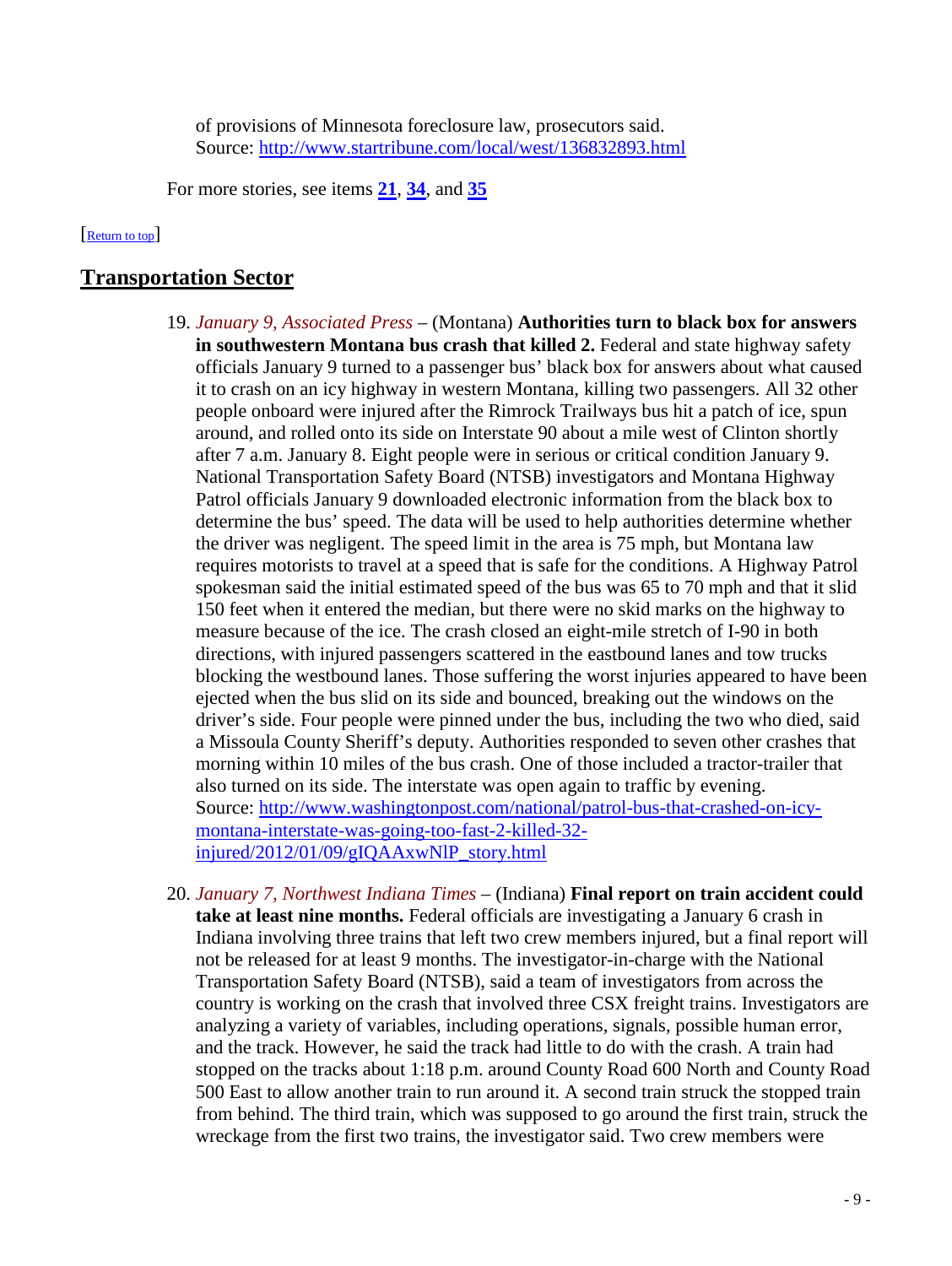injured. The NTSB team expects to be at the site for several days, he said. All three trains were headed to Chicago from either New Jersey or Ohio. While the investigator did not know exactly how many cars derailed, the first train had 77 cars, the second had 60 cars, and the third had 48 cars. The resident vice president for CSX Corporation said the company does not have a conclusive time frame yet for cleanup. However, he said, the track is a key arterial freight line for the company. Trains are being rerouted around the accident. No passenger trains use the route, he said. Source: [http://www.nwitimes.com/news/local/porter/duneland/jackson](http://www.nwitimes.com/news/local/porter/duneland/jackson-township/federal-officials-to-release-train-accident-information-later-today/article_666b3095-508d-5338-8aca-09e4d9201741.html)[township/federal-officials-to-release-train-accident-information-later](http://www.nwitimes.com/news/local/porter/duneland/jackson-township/federal-officials-to-release-train-accident-information-later-today/article_666b3095-508d-5338-8aca-09e4d9201741.html)[today/article\\_666b3095-508d-5338-8aca-09e4d9201741.html](http://www.nwitimes.com/news/local/porter/duneland/jackson-township/federal-officials-to-release-train-accident-information-later-today/article_666b3095-508d-5338-8aca-09e4d9201741.html)

<span id="page-9-0"></span>For more stories, see items **[3](#page-1-0)** and **[5](#page-2-0)**

### [\[Return to top\]](#page-0-1)

# <span id="page-9-2"></span>**Postal and Shipping Sector**

21. *January 7, Palm Springs Desert Sun* – (California) **Valley duo accused of data thefts from hundreds here, across the state.** The Palm Spring Desert Sun reported January 7 the leaders of a fraud and theft ring run from homes in Rancho Mirage and Cathedral City stole mail from hundreds of people across California and used the information to create phony checks, credit cards, and identification. On December 15, Riverside County sheriff's deputies arrested two individuals who are charged with multiple counts, including possession of a controlled substance, burglary, forgery, and manufacturing and selling government IDs. Investigators said the couple is accused of going to elaborate lengths to steal mail, using a homemade contraption like a fishing pole to snag envelopes from locked mailboxes or simply grabbing mail from unlocked boxes. They allegedly broke into cars, grabbing whatever documents lay inside. Police have identified more than 200 victims, many from the Coachella Valley but also from cities including San Diego and Sacramento.

<span id="page-9-1"></span>Source: [http://www.mydesert.com/article/20120107/NEWS0801/201070309/Police-](http://www.mydesert.com/article/20120107/NEWS0801/201070309/Police-Valley-duo-stole-data-from-hundreds-here-across-state?odyssey=obinsite)[Valley-duo-stole-data-from-hundreds-here-across-state?odyssey=obinsite](http://www.mydesert.com/article/20120107/NEWS0801/201070309/Police-Valley-duo-stole-data-from-hundreds-here-across-state?odyssey=obinsite)

[\[Return to top\]](#page-0-1) 

# **Agriculture and Food Sector**

22. *January 9, Food Safety News* – (Minnesota; Wisconsin; Iowa) **Advisory issued for Honeycrisp apple cider.** The Minnesota Department of Agriculture advised consumers to avoid drinking certain Pepin Heights Orchard Honeycrisp-brand apple cider because some of the cider distributed in Minnesota, Iowa, and Wisconsin could have elevated levels of patulin, Food Safety News reported January 9. The U.S. Food and Drug Administration (FDA) said long-term exposure to patulin is a potential concern. The Minnesota Department of Agriculture said routine lab tests confirmed the cider in question contained patulin at levels of 58 parts per billion (ppb), higher than the 50 ppb limit set by the FDA. The affected product — Pepin Heights Orchard brand Honeycrisp 100 percent fresh-pressed apple cider — was sold in 64-ounce (half gallon) plastic jugs.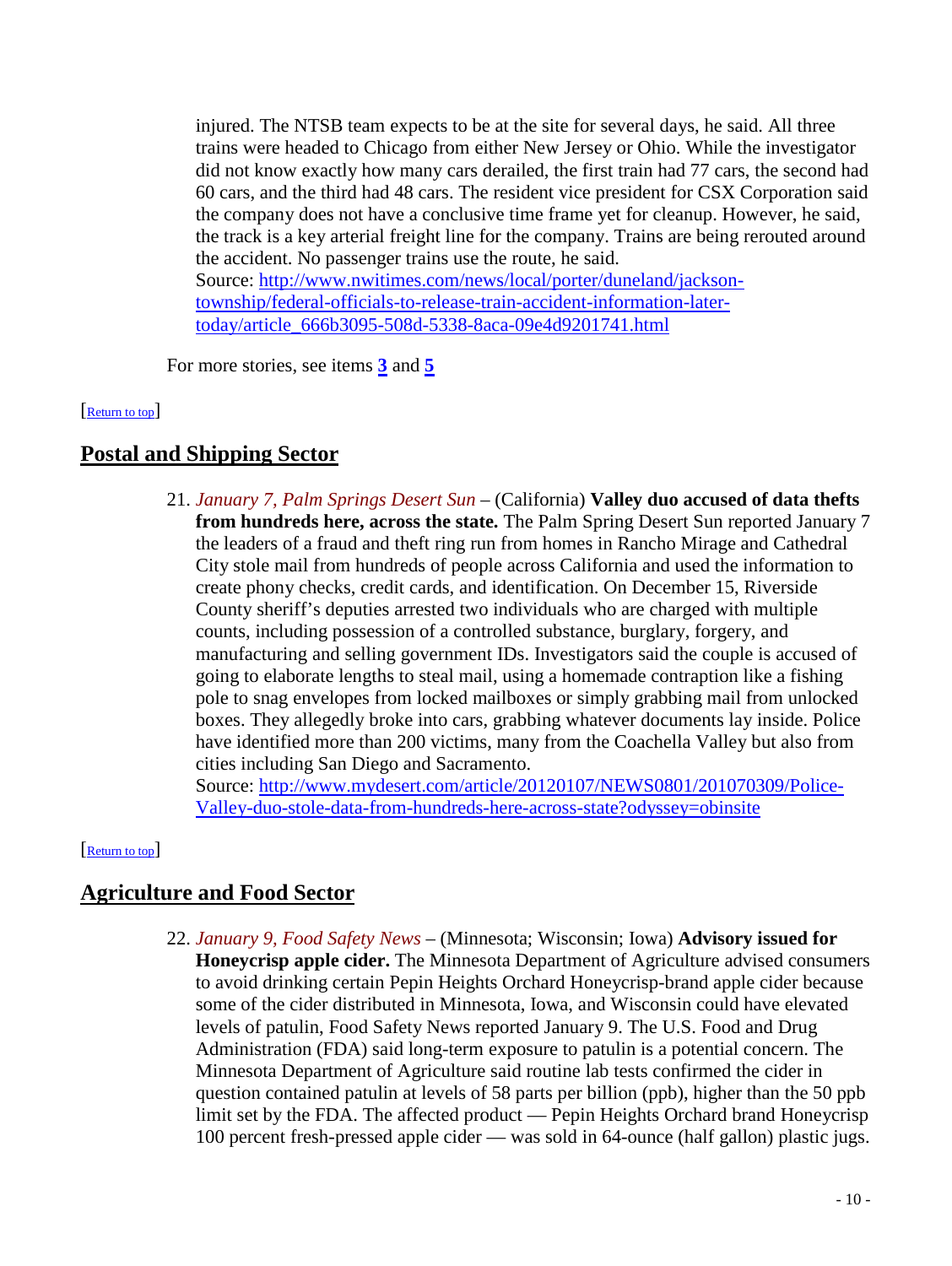A similar advisory was issued in 2011 for Pepin Heights Orchard cider after routine testing revealed elevated levels of patulin. Source: [http://www.foodsafetynews.com/2012/01/advisory-issued-for-certain](http://www.foodsafetynews.com/2012/01/advisory-issued-for-certain-honeycrisp-apple-cider/)[honeycrisp-apple-cider/](http://www.foodsafetynews.com/2012/01/advisory-issued-for-certain-honeycrisp-apple-cider/)

- 23. *January 7, Food Safety News* (Massachusetts; Maryland; New Jersey) **Allergen alert: Eggs in rugelach.** Bloch's Best of Monsey, New York, is recalling vanilla rugelach that was distributed to retail stores in Massachusetts, Maryland, and New Jersey because the pastry may contain undeclared eggs, Food Safety News reported January 7. There was one report of illness connected to the mislabeled rugelach. Ten cases of the mislabeled product, with 18 containers each, were distributed between November 2 and December 22. According to the recall notice, the problem was caused by a supplier's change in the label, which did not reveal that egg was an ingredient. Source:<http://www.foodsafetynews.com/2012/01/allergen-alert-eggs-in-rugelach/>
- 24. *January 7, Food Safety News* (New York; International) **Sponge cake recalled.** Rich Products of Buffalo, New York, is recalling sheet sponge cake distributed primarily to in-store bakeries because small plastic fragments were shredding from the packaging, Food Safety News reported January 7. In the recall news release, the company said the vanilla-flavored sponge cake is produced in Ocoyoacac, Mexico. The packaging problem was caused by a change in the resin used by the supplier. Rich's said it is now working with the supplier to ensure all defective packaging is removed from distribution, and that monitoring systems are in place to eliminate the potential for the problem to reoccur.

Source:<http://www.foodsafetynews.com/2012/01/sponge-cake-recalled-1/>

<span id="page-10-0"></span>For more stories, see items **[6](#page-3-2)**, **[10](#page-4-1)**, **[41](#page-16-0)**, and **[49](#page-18-0)**

### [\[Return to top\]](#page-0-1)

### **Water Sector**

25. *January 7, Hagerstown Herald-Mail* – (Maryland) **High arsenic levels found in water seeping from Washington County's Old City/County Landfill.** Testing of discolored water seeping from the ground in the area of Washington County's Old City/County Landfill into Conococheague Creek revealed an arsenic level almost double that of the Environmental Protection Agency's (EPA) standard for drinking water, a Maryland Department of the Environment (MDE) spokesman said. An August 3 sample of the seep area was found to have 17 parts per billion (ppb) of arsenic. The EPA's arsenic standard for drinking water at 10 ppb. "Because of the location and appearance of the seep, MDE is acting under the presumption that this seep is the result of groundwater that has been contaminated by the old landfill that is escaping their groundwater collection system," the spokesman wrote in an e-mail. "However, this is not conclusively demonstrated by this one sample." Arsenic was the only contaminant that exceeded maximum contaminant level (mcl) standards in the sample, however, there were other indicators of contamination from the landfill, including elevated salts and the presence of two volatile organic chemicals that did not exceed mcls, the spokesman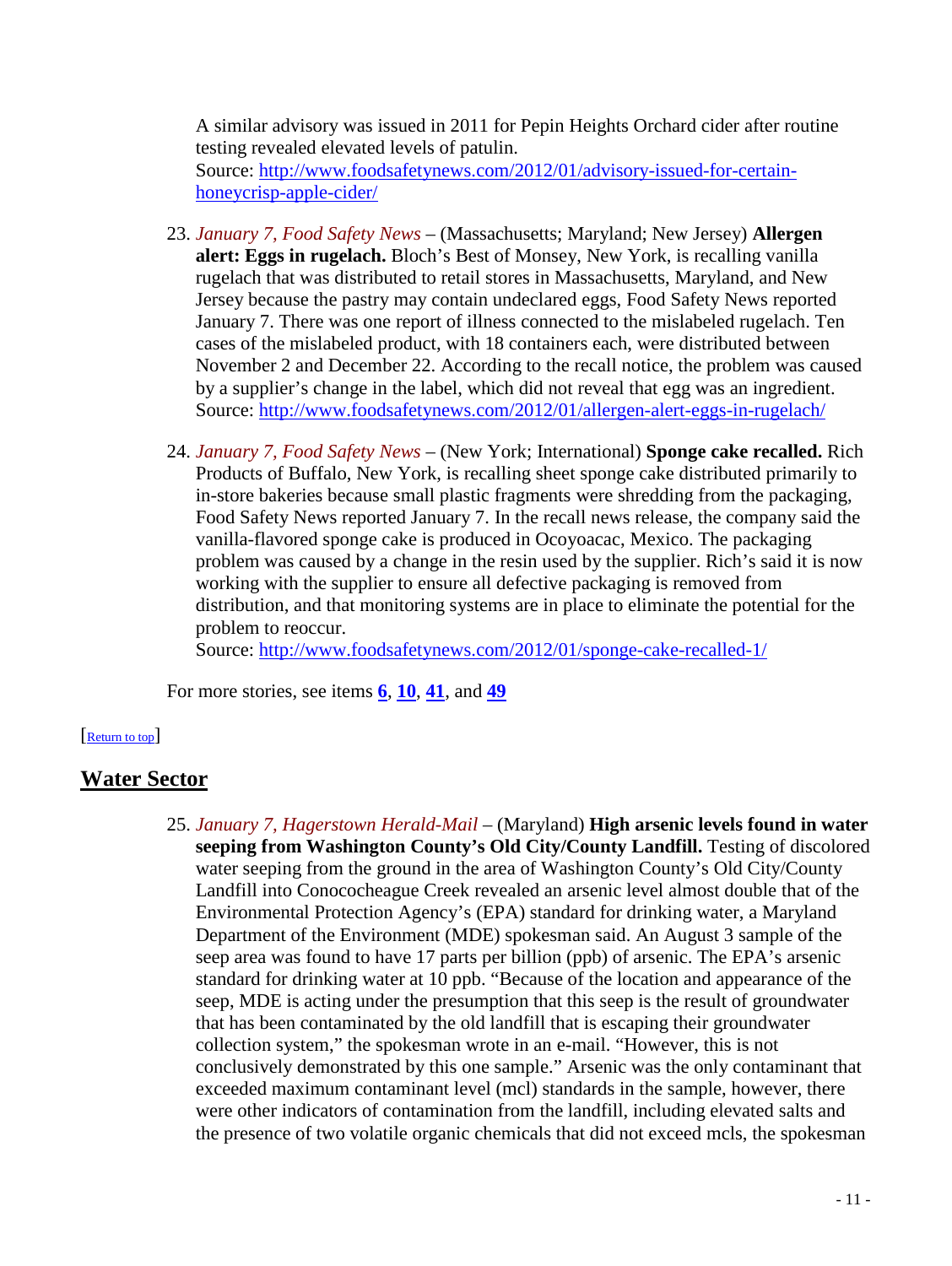said. A Washington County spokeswoman said the test results are characteristic of landfill leachate, though iron from shale is high in the area even without a landfill present. She also noted the seep water is diluted when it discharges into the creek, and that there are no drinking water systems that use Conococheague Creek downstream of the landfill.

Source: [http://articles.herald-mail.com/2012-01-07/news/30603279\\_1\\_high-arsenic](http://articles.herald-mail.com/2012-01-07/news/30603279_1_high-arsenic-levels-landfill-leachate-county-landfill)[levels-landfill-leachate-county-landfill](http://articles.herald-mail.com/2012-01-07/news/30603279_1_high-arsenic-levels-landfill-leachate-county-landfill)

26. *January 6, WVIT 30 New Britain* – (Connecticut) **Water warning issued in 3 towns.** The Connecticut Water Company issued a "Do Not Drink" warning to customers in three towns January 6. The company said customers of the Amston Lake water system in Hebron, Lebanon, and Colchester should not drink water from the tap due to elevated levels of copper. Levels of copper tested at 5 parts per million (ppm) while the normal level is 1.3 ppm, according to company officials. The water provided by Connecticut Water's wells were not showing elevated levels of copper. The problem appeared to be related to an electrical issue in the distribution system, the company said. The Connecticut State Health Department was notified about the elevated copper levels. Connecticut Water also supplied a water tank near Amston Lake to provide safe drinking water for customers who need it.

Source: [http://www.nbcconnecticut.com/news/local/Water-Warning-Issued-for-3-](http://www.nbcconnecticut.com/news/local/Water-Warning-Issued-for-3-Towns-136836623.html) [Towns-136836623.html](http://www.nbcconnecticut.com/news/local/Water-Warning-Issued-for-3-Towns-136836623.html)

<span id="page-11-0"></span>For more stories, see items **[2](#page-1-1)**, **[6](#page-3-2)**, and **[7](#page-3-3)**

### [\[Return to top\]](#page-0-1)

# **Public Health and Healthcare Sector**

27. *January 9, Infection Control Today* – (National) **Medicare study shows most medical errors go unreported.** A new study released the first week in January 2012 by the Office of the Inspector General (OIG) of the Department of Health and Human Services (HHS), found hospital employees are only reporting 14 percent of all medical errors and usually do not change their practices to prevent future harm to patients. Federal regulations require hospitals to track all medical errors and adverse events that harm patients and to implement preventive measures to protect patients. Only five of the 293 reported cases of medical errors reviewed by federal investigators led to changes in policies or practices by hospitals. The OIG report recommends the Centers for Medicare and Medicaid Services (CMS) provide hospitals with a standard list of medical errors that should be tracked and reported to the agency. A previous 2010 study by the OIG estimated that about 15,000 Medicare patients experienced medical errors in the hospital that contributed to their deaths each month. The OIG calculated that Medicare patients harmed during that month required an additional \$324 million in hospital care. The study estimated the annual cost for these events in hospital care alone at \$4.4 billion.

Source: [http://www.infectioncontroltoday.com/news/2012/01/medicare-study-shows](http://www.infectioncontroltoday.com/news/2012/01/medicare-study-shows-most-medical-errors-go-unreported.aspx)[most-medical-errors-go-unreported.aspx](http://www.infectioncontroltoday.com/news/2012/01/medicare-study-shows-most-medical-errors-go-unreported.aspx)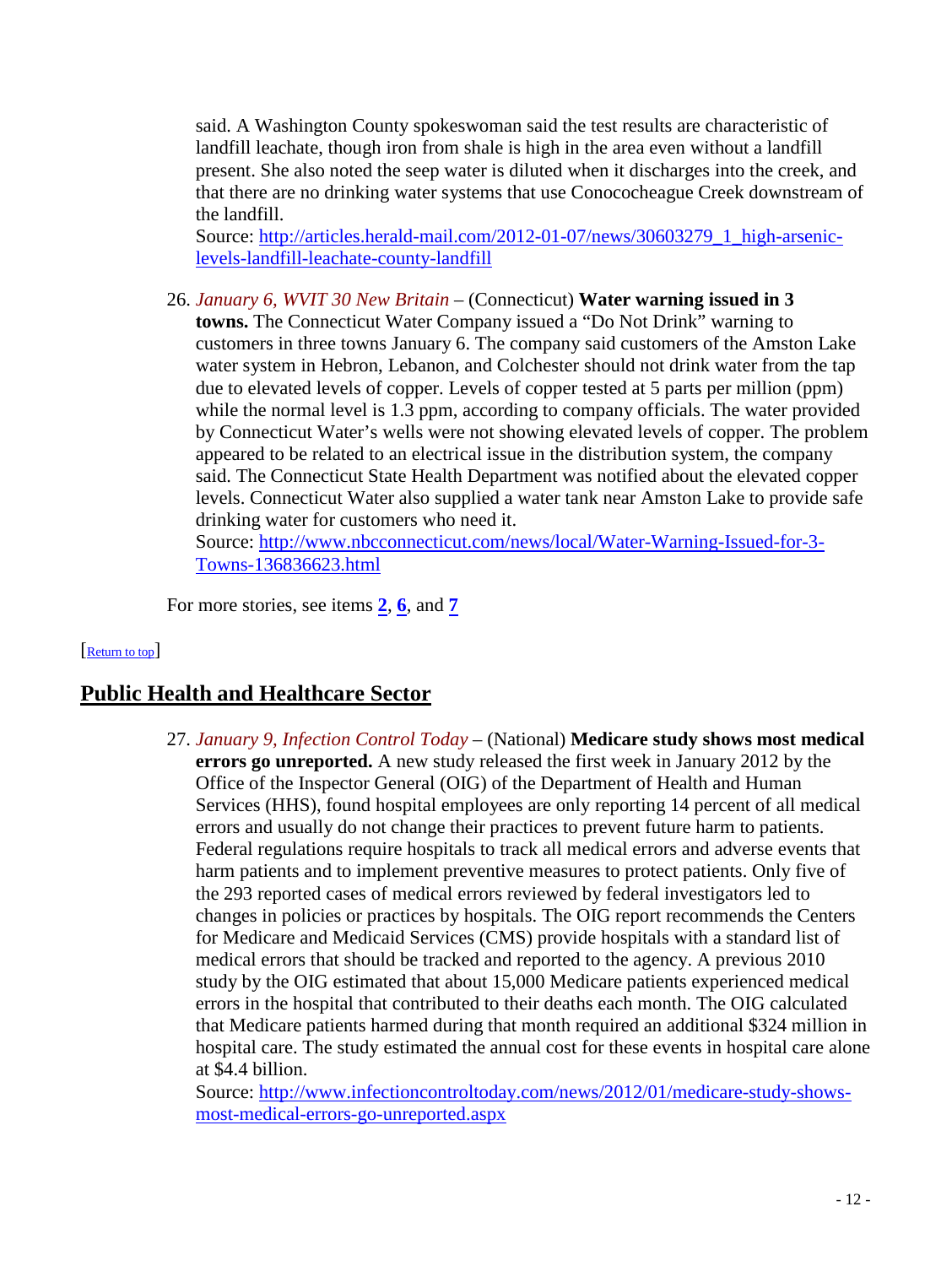- 28. *January 8, Associated Press* (Nebraska; National) **Novartis recalls bottles of Excedrin, NoDoz, Bufferin and Gas-X.** Novartis is recalling some bottles of Excedrin, NoDoz, Bufferin, and Gas-X January 8, over concerns the bottles could contain stray pills from other medicines, or chipped or broken tablets. The news follows Novartis' recent decision to temporarily suspend production at its Lincoln, Nebraska plant for "maintenance and other improvement activities." The Swiss drug maker said it implemented the recall, which affects U.S. retailers voluntarily, and is working with the Food and Drug Administration. It became aware of the potential problem during an internal review that identified broken and chipped pills, and inconsistent bottle packaging that could cause pills to be mixed up. Novartis said some of the bottles of headache medicine Excedrin and caffeine caplets NoDoz with expiration dates of December 20, 2014, or earlier will be subject to the recall. Some of the packages of pain medicine Bufferin and stomach medicine Gas-X with expiration dates of December 20, 2013, or earlier will also be affected. Source: [http://www.huffingtonpost.com/2012/01/09/novartis-recalls\\_n\\_1193158.html](http://www.huffingtonpost.com/2012/01/09/novartis-recalls_n_1193158.html)
- <span id="page-12-2"></span>29. *January 7, CBS News; Associated Press* – (Georgia) **Man charged with murder in Ga. hospital shooting.** A 59-year-old man pulled a handgun from his coat pocket and fatally shot his estranged wife and her mother at a Fort Oglethorpe, Georgia hospital while people watched in the waiting room January 6, police said. "There was a crowd of the folks in the waiting room, but he just exacted his revenge on his two targets and left them alone," the Fort Oglethorpe police chief told the Associated Press in a phone interview. The shooting happened at Hutcheson Medical Center, about 10 miles from the Tennessee state line. Police identified the man accused of the shootings as a security guard from Chattanooga, Tennessee. He was licensed to carry a firearm. He was seen arguing with his wife at the hospital earlier in the week and employees asked him to leave. At that point, employees did not find him threatening enough to call police. Investigators said he drove to the police station and turned himself in shortly after the shooting. The victims were visiting a relative being treated in the hospital's intensive care unit. The hospital's board chairman said at a news conference that the hospital had augmented its security by adding extra, unarmed guards around the clock. Source: [http://www.cbsnews.com/8301-201\\_162-57354411/2-dead-in-shooting-at-ga](http://www.cbsnews.com/8301-201_162-57354411/2-dead-in-shooting-at-ga-hospitals-icu/)[hospitals-icu/](http://www.cbsnews.com/8301-201_162-57354411/2-dead-in-shooting-at-ga-hospitals-icu/)

<span id="page-12-1"></span>For another story, see item **[35](#page-14-2)**

### [\[Return to top\]](#page-0-1)

## <span id="page-12-0"></span>**Government Facilities Sector**

30. *January 9, Tampa Tribune* – (Florida) **Feds: Man planned terrorism attacks in Tampa.** Federal agents the weekend of January 7 arrested a Pinellas Park, Florida, man described as having extremist jihadist beliefs who wanted to blow up a target in Tampa and create "terror." The man was taken into custody after an FBI sting operation in which he tried to buy explosives, at least 10 grenades, Uzis, and an AK-47, authorities said. His intended target shifted over the course of the investigation, which spanned several months, at times involving government buildings, the Hillsborough County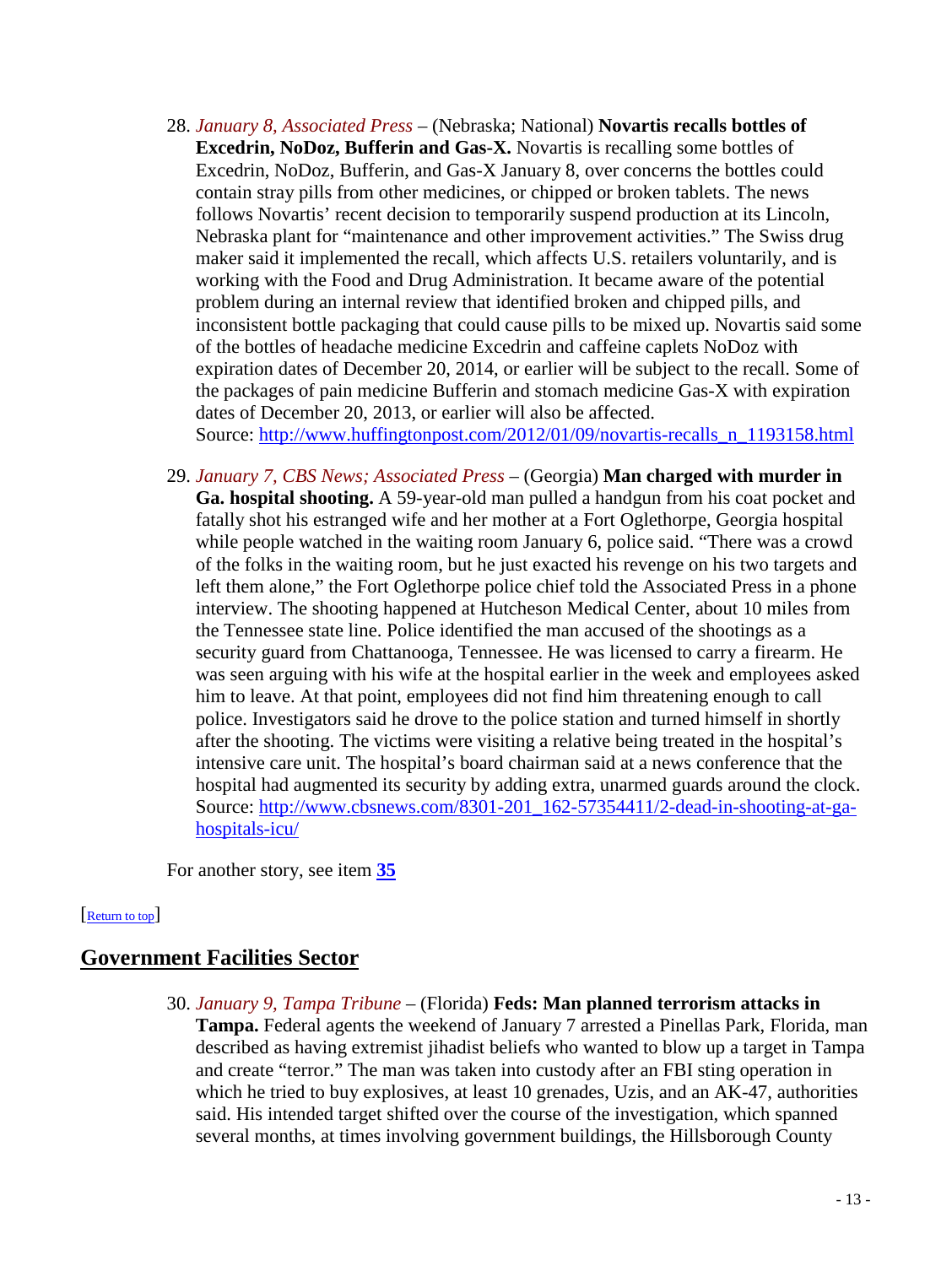Sheriff's Office operations center in Ybor City, and a pub in South Tampa, authorities said. The arrest came about, in part, because of assistance from the Muslim community, said a U.S. attorney. The sting culminated at a Tampa hotel January 7 after the suspect had the person from whom he was purchasing the explosives –- unknown to him, an undercover agent –- film him making a video explaining his reasoning for the planned attack, according to the complaint. The suspect, who was born in the former Yugoslavia, came to authorities' attention in September 2011 when he contacted a store owner and asked for flags representing al-Qa'ida, according to a federal complaint. The suspect began working for the owner as a laborer. The store owner contacted the FBI, which initiated an undercover investigation. Source: [http://suncoastpinellas.tbo.com/content/2012/jan/09/091105/feds-man-planned-](http://suncoastpinellas.tbo.com/content/2012/jan/09/091105/feds-man-planned-terrorism-attacks-in-tampa/news/)

[terrorism-attacks-in-tampa/news/](http://suncoastpinellas.tbo.com/content/2012/jan/09/091105/feds-man-planned-terrorism-attacks-in-tampa/news/)

31. *January 9, Associated Press* – (New York) **Merchant Marine Academy carbon monoxide leak sends 42 to hospital.** Eight of the 42 U.S. Merchant Marine Academy students who were hospitalized after carbon monoxide was found to be leaking at the Long Island, New York facility returned to the school January 9. Authorities said a water heater was found to be leaking carbon monoxide January 8. The leak was in the Academy's Barry Hall.

Source: [http://www.lohud.com/article/20120109/NEWS/301090064/Merchant-Marine-](http://www.lohud.com/article/20120109/NEWS/301090064/Merchant-Marine-Academy-carbon-monoxide-leak-sends-42-hospital)[Academy-carbon-monoxide-leak-sends-42-hospital](http://www.lohud.com/article/20120109/NEWS/301090064/Merchant-Marine-Academy-carbon-monoxide-leak-sends-42-hospital)

<span id="page-13-1"></span>32. *January 9, Softpedia* – (International) **UK, US officials and NATO advisers exposed after Stratfor hack.** The latest information regarding the hacking operation Anonymous launched against Stratfor reveals that sensitive data belonging to U.S. and British officials, some employed in highly sensitive areas, ended up in the hands of cybercriminals, Softpedia reported January 9. According to the London Guardian, email addresses and encrypted passwords of 221 United Kingdom military officials, 242 members of the North Atlantic Treaty Organization, and other individuals who work for governments were exposed. The figures show that many of the 800,000 victims are employed by government organizations. An official with the U.S. Cyber Consequences Unit said 19,000 e-mail addresses belonging to U.S. military personnel are in the leaked database, including those of around 350 soldiers deployed in Iraq and Afghanistan.

Source: [http://news.softpedia.com/news/UK-US-Officials-and-Nato-Advisers-Exposed-](http://news.softpedia.com/news/UK-US-Officials-and-Nato-Advisers-Exposed-After-Stratfor-Hack-245255.shtml)[After-Stratfor-Hack-245255.shtml](http://news.softpedia.com/news/UK-US-Officials-and-Nato-Advisers-Exposed-After-Stratfor-Hack-245255.shtml)

<span id="page-13-0"></span>33. *January 9, KING 5 Seattle* – (Washington) **100 soldiers on lockdown over stolen equipment.** A company of soldiers at Joint Base Lewis-McChord (JBLM) in Washington state were put on lockdown after officials discovered military equipment was missing. Since January 3, about 100 soldiers with the 4th Stryker Brigade have been confined to one building on the base. They are not being allowed to go home until the investigation is complete. Military police are investigating the disappearance of hundreds of pieces of weapon attachments they say were stolen, including rifle scopes and night vision goggles. JBLM said no weapons were taken. Source: [http://usnews.msnbc.msn.com/\\_news/2012/01/09/10073252-100-soldiers-on](http://usnews.msnbc.msn.com/_news/2012/01/09/10073252-100-soldiers-on-lockdown-over-stolen-equipment)[lockdown-over-stolen-equipment](http://usnews.msnbc.msn.com/_news/2012/01/09/10073252-100-soldiers-on-lockdown-over-stolen-equipment)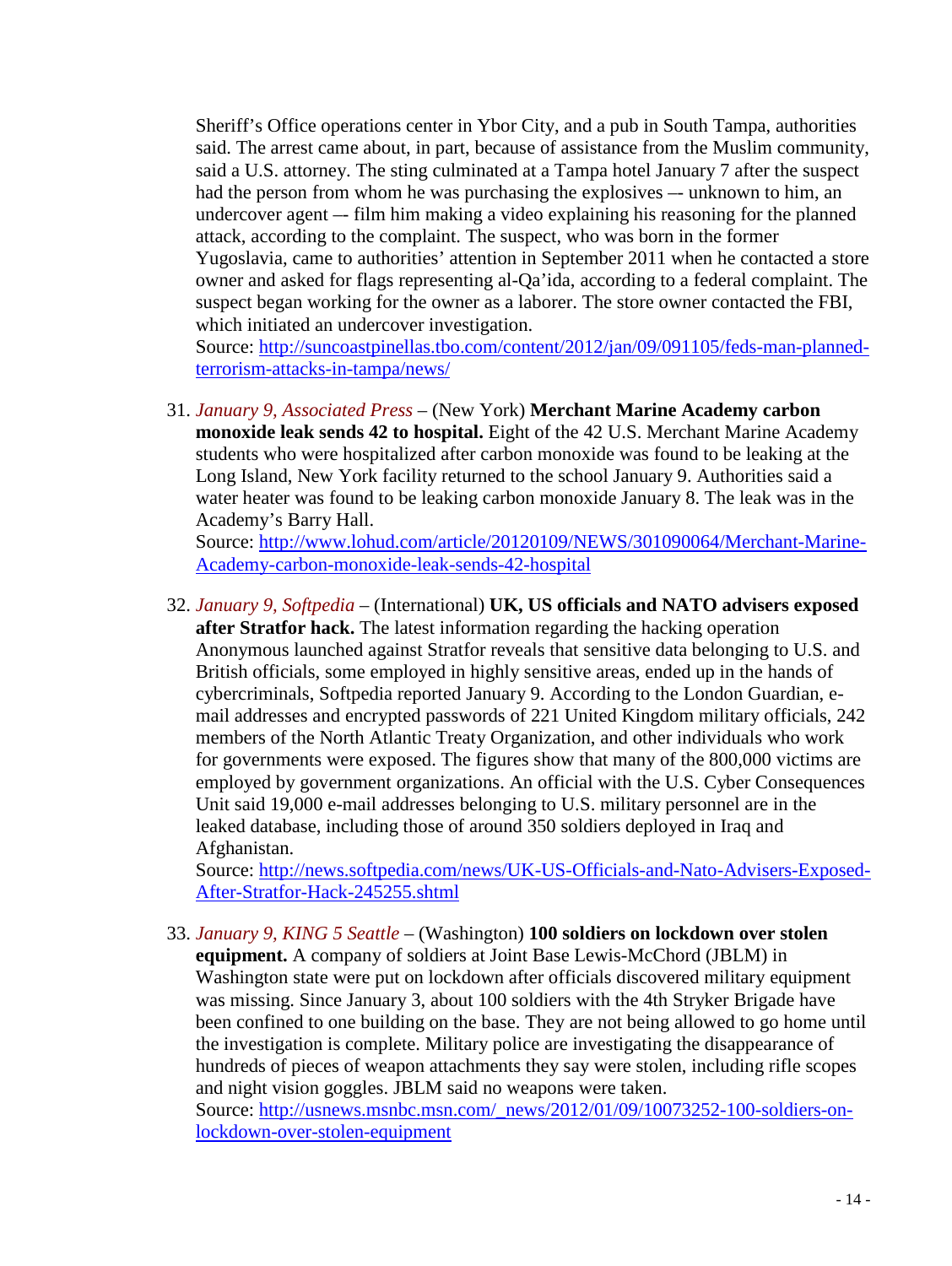<span id="page-14-1"></span>34. *January 6, CNN.com* – (International) **Stratfor apparently targeted again by hackers.** Hackers appear to have struck Stratfor again. E-mails allegedly sent out January 6 by the global intelligence outfit to its government clients, contractors and other customers said the company "would like to hear from our loyal client base as to our handling of the recent intrusion by those deranged, sexually deviant criminal hacker terrorist masterminds." The e-mail had multiple links. The Austin, Texas-based company responded with a statement from the CEO acknowledging "false and misleading communications that have circulated within recent days." In December 2011, hackers representing themselves as members of the activist group Anonymous claimed to have dumped online a wealth of personal information, including passwords and credit card numbers, about the nearly 1 million people registered on Stratfor's Web site.

Source:<http://www.cnn.com/2012/01/06/us/stratfor-website/index.html>

<span id="page-14-2"></span>35. *January 6, Federal Bureau of Investigation* – (National) **Chicago man accused of mailing threatening letters containing false information about bombing targets across the U.S.** A Chicago man was indicted on federal charges for allegedly mailing threatening letters containing false information about bombing public and private properties around the country, federal law enforcement officials announced January 6. The defendant was charged with nine counts of falsely threatening use of explosives in an indictment. The man never posed any actual danger of carrying through with the alleged threats contained in dozens of identical letters mailed in March 2011, officials said in announcing the charges. The charges stem from an investigation of identically worded letters that were mailed from Chicago to dozens of recipients in abiout 16 states in March 2011. The letters, among other things, claimed that "Al-Qaeda" had planted 160 remotely-controlled nuclear bombs throughout the country in schools, churches, hospitals, financial institutions, and government buildings.

Source: [http://www.fbi.gov/chicago/press-releases/2012/chicago-man-accused-of](http://www.fbi.gov/chicago/press-releases/2012/chicago-man-accused-of-mailing-threatening-letters-containing-false-information-about-bombing-targets-across-the-u.s)[mailing-threatening-letters-containing-false-information-about-bombing-targets-across](http://www.fbi.gov/chicago/press-releases/2012/chicago-man-accused-of-mailing-threatening-letters-containing-false-information-about-bombing-targets-across-the-u.s)[the-u.s](http://www.fbi.gov/chicago/press-releases/2012/chicago-man-accused-of-mailing-threatening-letters-containing-false-information-about-bombing-targets-across-the-u.s)

<span id="page-14-0"></span>For more stories, see items **[21](#page-9-2)** and **[49](#page-18-0)**

### [\[Return to top\]](#page-0-1)

# **Emergency Services Sector**

36. *January 8, Monroe News-Star* – (Louisiana) **Sheriff: Suspect wanted to kill police officers, be killed.** A man man who reportedly told West Carroll Parish, Louisiana lawmen he wanted to kill enough of them so they would kill him remained in jail without bond January 8. The suspect was charged with two counts of attempted murder of a police officer, disturbing the peace, illegal use of a firearm, two counts of aggravated criminal damage to property, and possession of a firearm by a felon. The West Carroll Parish sheriff said in a news release the drama started at 3:09 a.m. January 7, when a call came in about shots being fired. An Oak Grove Police officer who responded was shot at as he attempted to leave his vehicle. Several officers and the Oak Grove police chief responded. As the chief drove by, he was shot at by the suspect, the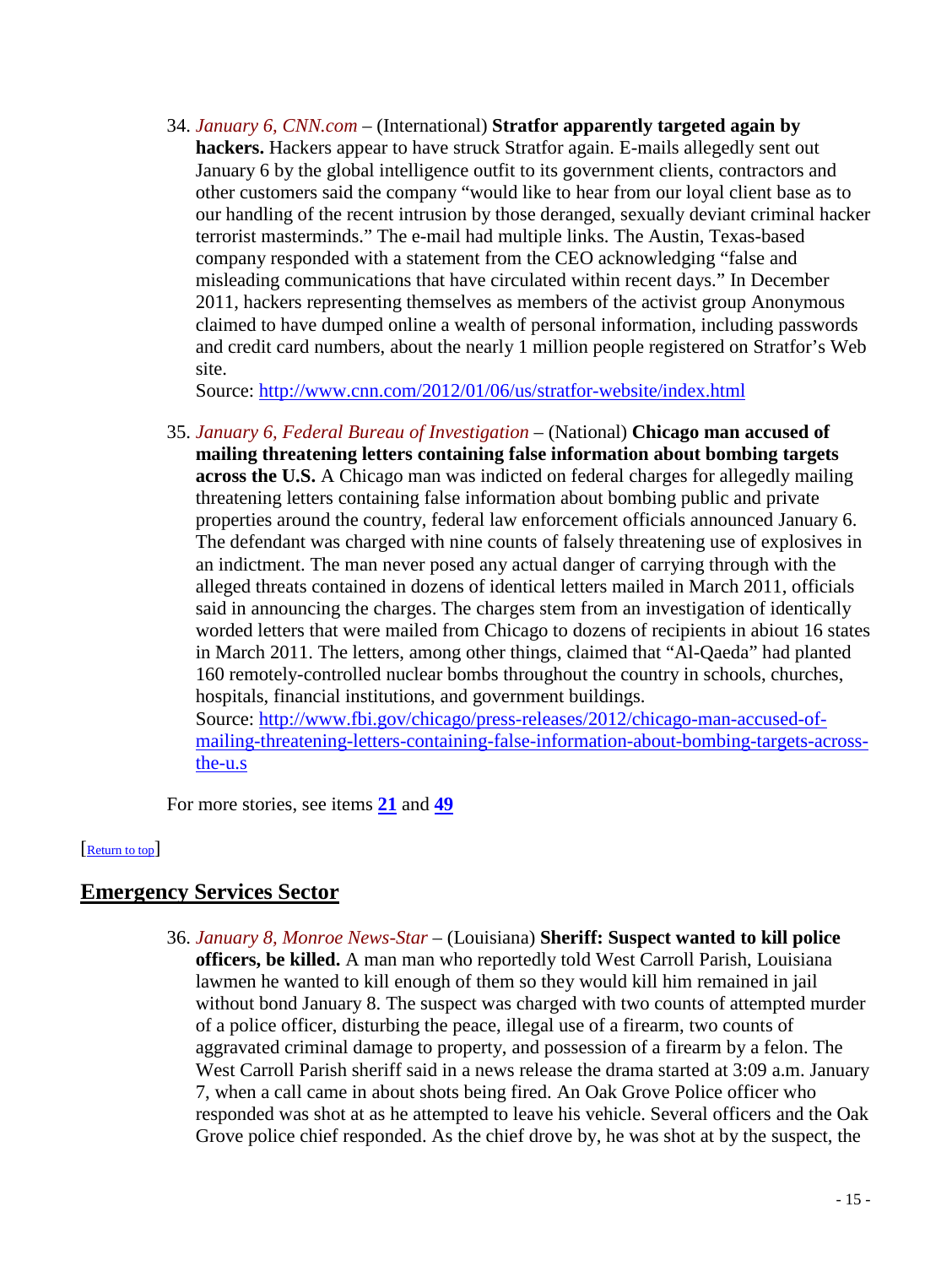news release said. Eventually, Oak Grove and West Carroll deputies were able to subdue and extract the suspect from his vehicle. The suspect was then transported to the West Carroll Parish Sheriff's Office and booked. Source:<http://www.thenewsstar.com/article/20120108/NEWS01/120108006>

37. *January 6, WBNS 10 Columbus* – (Ohio) **911 calls go unanswered in Chillicothe.** A technical malfunction at a dispatch center in Chillicothe, Ohio caused 911 calls to go unanswered, WBNS 10 Columbus reported January 6. Officials from the center said the technical issues could be from a lightning strike last May, and from daily use. According to the Ross County Sheriff's Office, the city's 911 dispatch line was down for 81 minutes January 2. During that timeframe, four calls were rolled over to the county's 911 line, WBNS 10 Columbus reported. A dispatcher said the problem was a combination of a button on their touch screen computer not working and the dispatch operator not knowing how to fix the problem. City and county officials said they were still investigating.

Source: [http://www.10tv.com/content/stories/2012/01/06/chillicothe-911-calls-went](http://www.10tv.com/content/stories/2012/01/06/chillicothe-911-calls-went-unanswered.html)[unanswered.html](http://www.10tv.com/content/stories/2012/01/06/chillicothe-911-calls-went-unanswered.html)

38. *January 6, KUSA 9 Denver* – (Colorado) **Police impersonator sexually assaulted woman in Loveland.** Investigators are searching for a man who posed as a police officer and then sexually assaulted a woman January 5 in Loveland, Colorado. Deputies said a woman in her 20s said she was stopped by a man in a dark sedan with a red light and he told her he was a police officer. Investigators said he then sexually assaulted the woman. He did not display any weapons. The woman said the man was driving a darkcolored, older-model police-style sedan. It had spotlights on both the driver and passenger sides.

Source: [http://www.9news.com/news/article/240457/222/Deputies-on-guard-after-fake](http://www.9news.com/news/article/240457/222/Deputies-on-guard-after-fake-cop-assaults-woman)[cop-assaults-woman](http://www.9news.com/news/article/240457/222/Deputies-on-guard-after-fake-cop-assaults-woman)

<span id="page-15-0"></span>For more stories, see items **[29](#page-12-2)** and **[30](#page-12-0)**

### [\[Return to top\]](#page-0-1)

## **Information Technology Sector**

- 39. *January 9, Computerworld* (International) **Big IT vendors lead patching** 
	- **laggards.** IBM, Hewlett-Packard (HP), and Microsoft led the list of companies that failed to patch vulnerabilities after being notified by the world's largest bug-bounty program, according to the TippingPoint Zero-Day Initiative. During 2011, TippingPoint — a division of HP — released 29 "zero-day" advisories that had information about vulnerabilities the company reported to IT vendors 6 or more months earlier. Ten of the 29 were bugs in IBM software, 6 were in HP applications and 5, later patched, were in Microsoft products. Other vendors on the late-to-patch list included CA, Cisco, and EMC. TippingPoint, which sponsors the Pwn2Own hacking contest, buys information about vulnerabilities from independent security researchers and privately reports them to vendors. It uses the data to craft defenses for its own line of security appliances. In mid-2010, TippingPoint announced it would go public with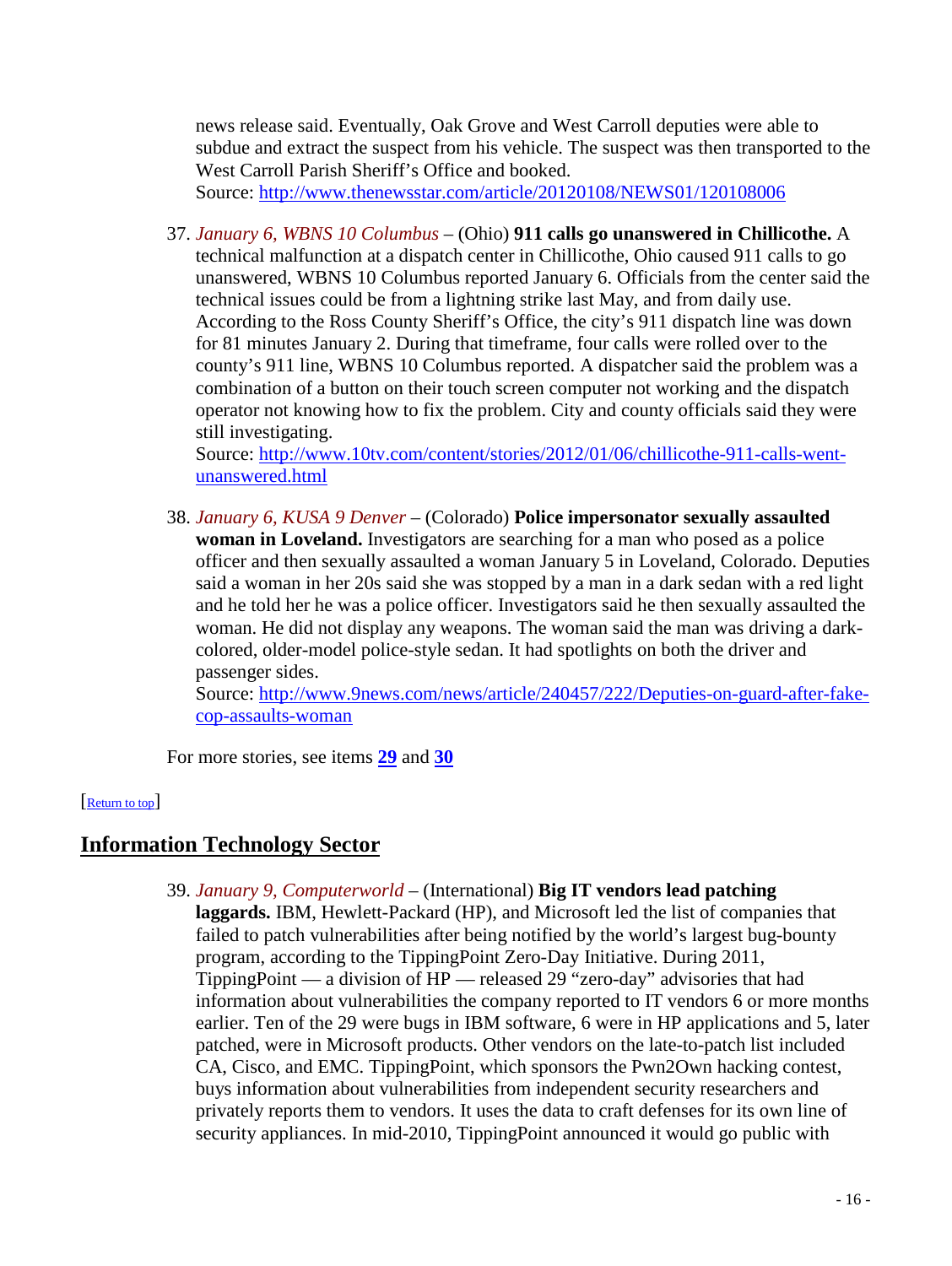advisories that included "limited details" of reported vulnerabilities if vendors did not patch them within 6 months.

Source:

[http://www.computerworld.com/s/article/9223221/Big\\_IT\\_Vendors\\_Lead\\_Patching\\_L](http://www.computerworld.com/s/article/9223221/Big_IT_Vendors_Lead_Patching_Laggards) [aggards](http://www.computerworld.com/s/article/9223221/Big_IT_Vendors_Lead_Patching_Laggards)

- 40. *January 6, Threatpost* (International) **Adobe plans critical security updates for Reader, Acrobat next week.** Adobe said January 6 it will issue critical fixes for its popular Reader and Acrobat products January 10. The company said it is planning to release updates for Adobe Reader and Acrobat versions X and earlier for the Windows and Macintosh platforms to fix a slew of critical security issues. They include the vulnerabilities CVE-2011-2462 and CVE-2011-4369, which were patched in Adobe products up through version 9 in December, the company said on its PSIRT blog. The January patch will be released January 10 as part of Adobe's monthly patch cycle. Source: [http://threatpost.com/en\\_us/blogs/adobe-plans-critical-security-updates-reader](http://threatpost.com/en_us/blogs/adobe-plans-critical-security-updates-reader-acrobat-next-week-010612)[acrobat-next-week-010612](http://threatpost.com/en_us/blogs/adobe-plans-critical-security-updates-reader-acrobat-next-week-010612)
- <span id="page-16-0"></span>41. *January 6, Infosecurity* – (International) **Flaws in Siemens FactoryLink could be exploited remotely.** Two vulnerabilities in the Siemens FactoryLink industrial control system could enable a hacker to carry out remotel denial of service and arbitrary code execution attacks, warned the U.S. Industrial Control Systems Cyber Emergency Response Team (ICS-CERT). Buffer overflow and data corruption vulnerabilities, discovered by a researcher from Taiwan's Information and Communication Security Technology Center, affect ActiveX components in Siemens Tecnomatix FactoryLink versions V8.0.2.54, V7.5.217 (V7.5 SP2), and V6.6.1 (V6.6 SP1). The Siemens Tecnomatix FactoryLink software is used for monitoring and controlling industrial processes in variety of industries, including oil and gas, chemicals, food and beverage, and building automation. The buffer overflow vulnerability is exploited by inputting a long string to a specific parameter, causing a buffer overflow that could allow the execution of arbitrary code. The data corruption vulnerability is exploited by inputting arbitrary data, causing a file save to any specified location on the target system, the ICS-CERT explained. Siemens released a patch to its customers to address these vulnerabilities. ICS-CERT confirmed the Siemens patch resolves the reported vulnerabilities. In addition, Microsoft released a kill bit to address the ActiveX vulnerabilities. Customers of Siemens Tecnomatix FactoryLink should also install the security update referenced in the Microsoft Security Advisory 2562937, the ICS-CERT advised.

Source:<http://www.infosecurity-magazine.com/view/23047/>

For more stories, see items **[2](#page-1-1)**, **[13](#page-5-2)**, **[32](#page-13-1)**, and **[34](#page-14-1)**

### **Internet Alert Dashboard**

To report cyber infrastructure incidents or to request information, please contact US-CERT at [sos@us-cert.gov](mailto:sos@us-cert.gov) or visit their Web site[: http://www.us-cert.gov](http://www.us-cert.gov/)

Information on IT information sharing and analysis can be found at the IT ISAC (Information Sharing and Analysis Center) Web site: [https://www.it-isac.org](https://www.it-isac.org/)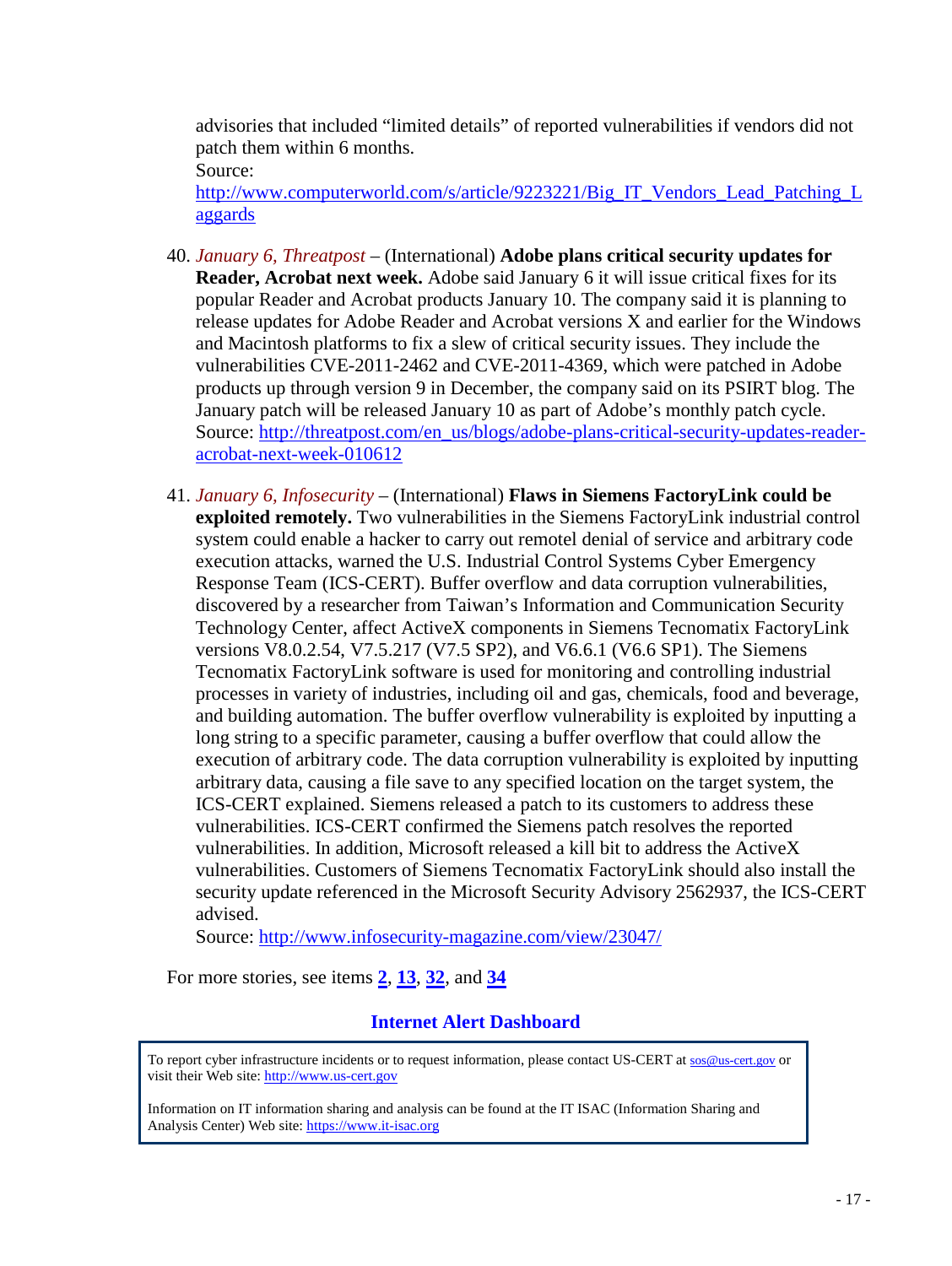#### <span id="page-17-0"></span>[\[Return to top\]](#page-0-1)

# **Communications Sector**

42. *January 8, Associated Press* – (Montana; Wyoming) **Verizon Wireless network working again in Montana, northern Wyoming.** A Verizon Wireless spokesman said service was restored after a January 8 outage of more than 7 hours in Montana and northern Wyoming. A spokesman told the Billings Gazette a switch failed during scheduled maintenance on the network. He said engineers fixed the problem. Customers reported cell phone calls could not be completed and text messaging had problems. The spokesman said the company's network team typically does maintenance and software updates early in the morning when traffic is light. He said the routine maintenance normally does not cause problems in the network. Source:

[http://www.therepublic.com/view/story/5a30b22afba74b95a1a7a9f6223add49/MT--](http://www.therepublic.com/view/story/5a30b22afba74b95a1a7a9f6223add49/MT--Verizon-Wireless-Outage/) [Verizon-Wireless-Outage/](http://www.therepublic.com/view/story/5a30b22afba74b95a1a7a9f6223add49/MT--Verizon-Wireless-Outage/)

43. *January 6, WSPA 7 Spartanburg* – (South Carolina) **Weather radio outage for the GSP area.** The transmitter located on Paris Mountain that handles the heart of the Greenville/Spartanburg area in South Carolina failed, WSPA 7 Spartanburg reported January 6. Repair efforts are underway, but it was not known when the broadcasts to National Oceanic and Atmospheric Administration (NOAA) weather radios would continue. There is a possibility the outage could linger into early February, but officials hoped for a quicker fix. The 162.550 MHz frequency is down until further notice. Source: [http://www2.wspa.com/blogs/dan-bickford/2012/jan/06/weather-radio-outage](http://www2.wspa.com/blogs/dan-bickford/2012/jan/06/weather-radio-outage-gsp-area-ar-2997953/)[gsp-area-ar-2997953/](http://www2.wspa.com/blogs/dan-bickford/2012/jan/06/weather-radio-outage-gsp-area-ar-2997953/)

<span id="page-17-1"></span>For another story, see item **[2](#page-1-1)**

#### [\[Return to top\]](#page-0-1)

### **Commercial Facilities Sector**

44. *January 9, Associated Press* – (Texas) **Suspect detained after 1 dead, 1 wounded outside San Antonio fitness center.** San Antonio police detained a suspect in the fatal shooting of a fitness center worker and the critical wounding of the victim's girlfriend outside the club. The police chief said investigators believe a Planet Fitness member, who allegedly opened fire January 8 in a parking lot, wanted to date the woman, but she was not interested. The woman also works at the fitness center. Police obtained club records to help locate the suspect January 9 at an apartment complex. The police chief said the woman was shot multiple times and was taken to a hospital. Her boyfriend was dead at the scene of the shootings. Source:

[http://www.therepublic.com/view/story/e46136cb93144085a4968f4468b49696/TX--](http://www.therepublic.com/view/story/e46136cb93144085a4968f4468b49696/TX--Fitness-Center-Shootings/) [Fitness-Center-Shootings/](http://www.therepublic.com/view/story/e46136cb93144085a4968f4468b49696/TX--Fitness-Center-Shootings/)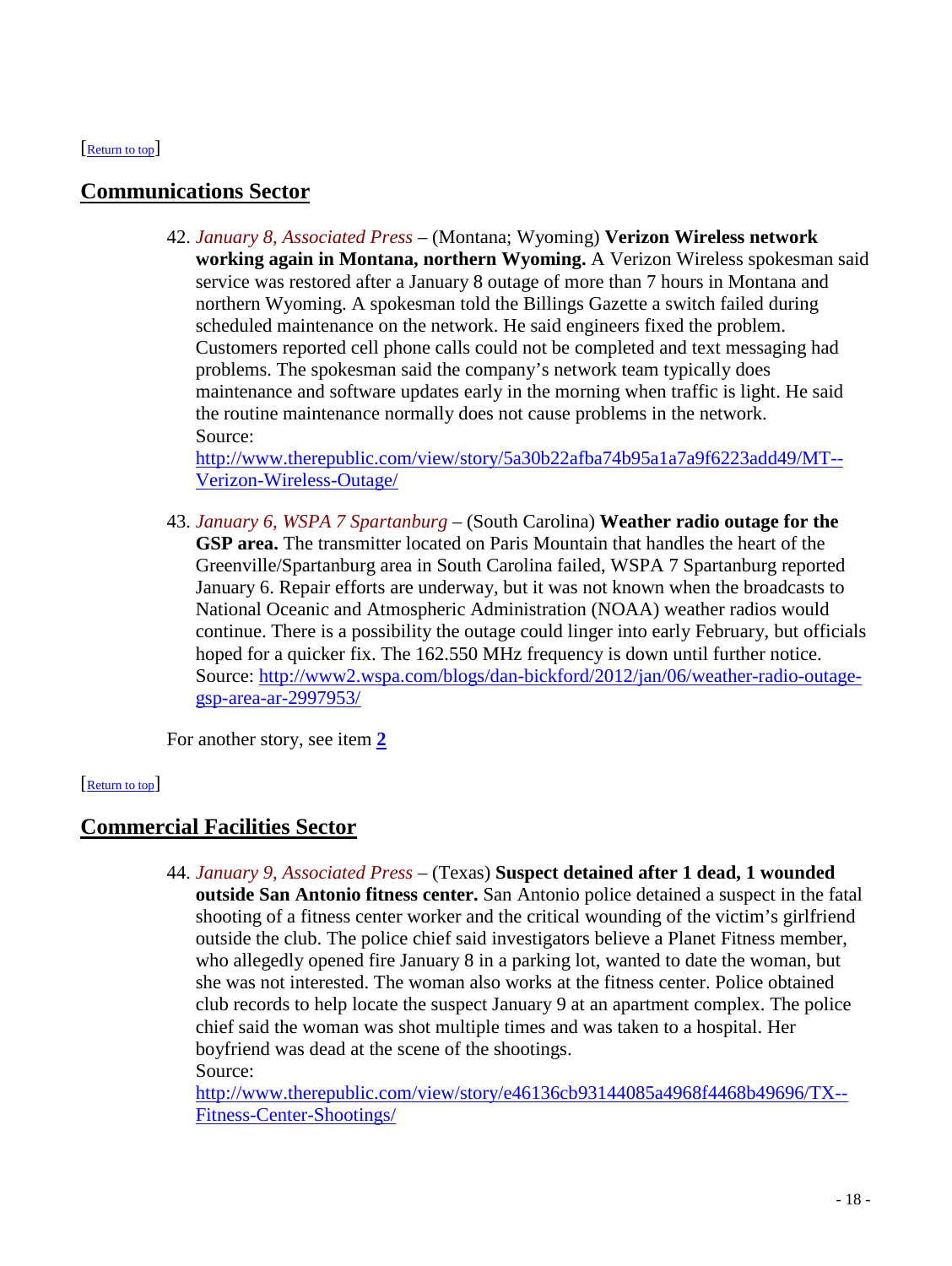45. *January 8, Louisiana State University Daily Reveille* – (Louisiana) **With two males injured, detectives investigating mall shooting.** Two males were injured after a shooting at the Mall of Louisiana in Baton Rouge, Louisiana, January 7, according to the public information director for the East Baton Rouge Sheriff's Office. Shots were fired by two males involved in an altercation outside the mall in between Dillard's and the Rave movie theater. The public information director said two males not involved in the altercation were shot.

Source: [http://www.lsureveille.com/with-two-males-injured-detectives-investigating](http://www.lsureveille.com/with-two-males-injured-detectives-investigating-mall-shooting-1.2683719#.Twr5ooHcxfU)[mall-shooting-1.2683719#.Twr5ooHcxfU](http://www.lsureveille.com/with-two-males-injured-detectives-investigating-mall-shooting-1.2683719#.Twr5ooHcxfU)

46. *January 8, Columbus Ledger-Enquirer* – (Georgia) **Fire destroys Teaver Road Baptist Church sanctuary in LaGrange; no one injured.** A fire destroyed a LaGrange, Georgia, church's sanctuary January 8. When firefighters arrived on scene, the sanctuary of the Teaver Road Baptist Church was on fire, said the fire chief. Firefighters forced their way inside through the church's front doors. Once inside, they saw the flames about 20 feet in front of them. The fire already was venting through the roof, a portion of which had fallen to the church floor. An adjoining Sunday school building had some smoke damage, the chief said. Source: [http://www.ledger-enquirer.com/2012/01/08/1885605/fire-destroys-teaver-](http://www.ledger-enquirer.com/2012/01/08/1885605/fire-destroys-teaver-road-baptist.html)

[road-baptist.html](http://www.ledger-enquirer.com/2012/01/08/1885605/fire-destroys-teaver-road-baptist.html)

47. *January 8, Palm Springs Desert Sun* – (California) **Military explosives found at Coachella Valley Recycling Center.** Three military explosive devices from the World War II era were found January 8 at Coachella Valley Recycling Center in Coachella, California, a Riverside County sheriff's deputy said. As soon as the first explosive device was spotted in a scrap heap, Coachella Police Department officers were called. The officers evacuated the area and dispatched the county's hazardous device team. Their team's search unearthed two other devices. After the four-member team determined the devices to be active, the training ordnance was exploded in a controlled environment.

Source: [http://www.mydesert.com/article/20120108/NEWS08/120108012/Military](http://www.mydesert.com/article/20120108/NEWS08/120108012/Military-explosives-found-Coachella-Valley-Recycling-Center)[explosives-found-Coachella-Valley-Recycling-Center](http://www.mydesert.com/article/20120108/NEWS08/120108012/Military-explosives-found-Coachella-Valley-Recycling-Center)

48. *January 8, Grand Rapids Press* – (Michigan) **25 shots fired at Gaines Township church youth event; one injured.** One man was injured after he was shot in the back of the head after refusing entry to eight male suspects at a youth event in Gaines Township, Michigan, the Grand Rapids Press reported January 8. The suspects shot at least 25 rounds, the Kent County Sheriff's Department said. There were several different weapons involved, an official said. Source: [http://www.mlive.com/news/grand-](http://www.mlive.com/news/grand-rapids/index.ssf/2012/01/25_shots_fired_at_gaines_towns.html)

[rapids/index.ssf/2012/01/25\\_shots\\_fired\\_at\\_gaines\\_towns.html](http://www.mlive.com/news/grand-rapids/index.ssf/2012/01/25_shots_fired_at_gaines_towns.html)

<span id="page-18-0"></span>49. *January 6, Middletown Times Herald-Record* – (New York) **Update: Several businesses destroyed in huge blaze at Algonquin Plaza.** A huge fire ripped through the Algonquin Plaza in Newburgh, New York, January 6, destroying more than half of the plaza before firefighters knocked down the flames. A firewall saved the U.S. Post Office at the far end of the plaza, but at least five offices and businesses were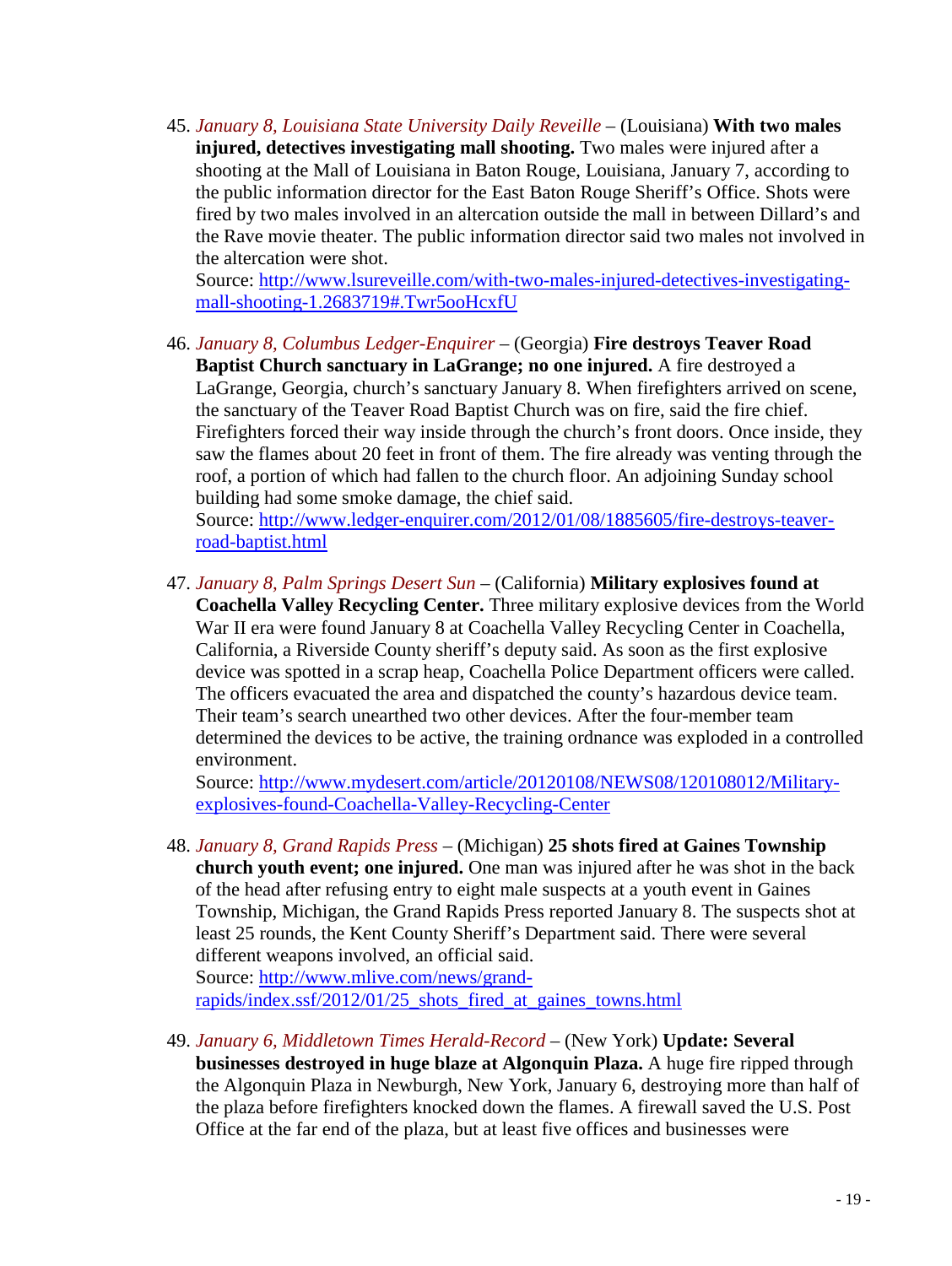destroyed. A dry cleaning business, insurance office, Asian food store, and the district offices for the 100th State Assembly District were also destroyed. Source:

[http://www.recordonline.com/apps/pbcs.dll/article?AID=/20120106/NEWS/120109885](http://www.recordonline.com/apps/pbcs.dll/article?AID=/20120106/NEWS/120109885/-1/SITEMAP) [/-1/SITEMAP](http://www.recordonline.com/apps/pbcs.dll/article?AID=/20120106/NEWS/120109885/-1/SITEMAP)

<span id="page-19-1"></span>For more stories, see items **[5](#page-2-0)**, **[30](#page-12-0)**, and **[35](#page-14-2)**

### [\[Return to top\]](#page-0-1)

### **National Monuments and Icons Sector**

50. *January 7, Washington Post* – (Maryland) **Navy explosives turn up on southern Maryland shore.** Navy ammunition from the World War II era has been turning up near the Potomac River shore in St. Mary's County, Maryland, and authorities have closed a state park where the shells have been found. The Maryland State Fire Marshal's office said 10 more pieces of ordnance were found January 7 in an isolated area of Newtowne Neck State Park. The Maryland Park Service said the park has been closed until further notice. A St. Mary's County spokesman said it was "believed the explosives are being unearthed by the tides in the river or washed ashore." It was not immediately clear where they came from. They are being disposed of by detonation, the county spokesman said. A spokeswoman for the fire marshal's office said they were first spotted around January 1. Authorities warned against touching the shells or similar objects.

<span id="page-19-0"></span>Source: [http://www.washingtonpost.com/local/navy-explosives-discovered-md-state](http://www.washingtonpost.com/local/navy-explosives-discovered-md-state-park-closed/2012/01/07/gIQAGiayhP_story.html)[park-closed/2012/01/07/gIQAGiayhP\\_story.html](http://www.washingtonpost.com/local/navy-explosives-discovered-md-state-park-closed/2012/01/07/gIQAGiayhP_story.html)

### [\[Return to top\]](#page-0-1)

## **Dams Sector**

51. *January 9, Omaha World-Herald* – (Iowa) **Flood repairs steam ahead.** The levee near Hamburg, Iowa, on the Missouri River should be plugged by February, officials said. The levee cavity — longer than a football field — was carved out to more than 1-mile long, creating a 6,300-foot gap in the towering earthen wall built more than 60 years ago to hold back the river. A new levee is under construction in a location that arcs 700 feet farther from the river than the old levee's alignment. The new piece will tie into the stubs of the original embankment and will provide greater protection from floods, Corps officials said. Hamburg-area levee repairs are at the top of the agency's priorities following the historic 3-month flood that swamped the region in the summer of 2011. The Missouri partially breached the levee 5 miles west of Hamburg three times in early June, with a full breach, June 16. Floodwaters left behind scour holes up to 60 feet deep in farmland. Acres of floodwaters still pool in woods and farmland blanketed with sand and flood debris left behind by the river.

Source:<http://www.omaha.com/article/20120109/NEWS01/701099912>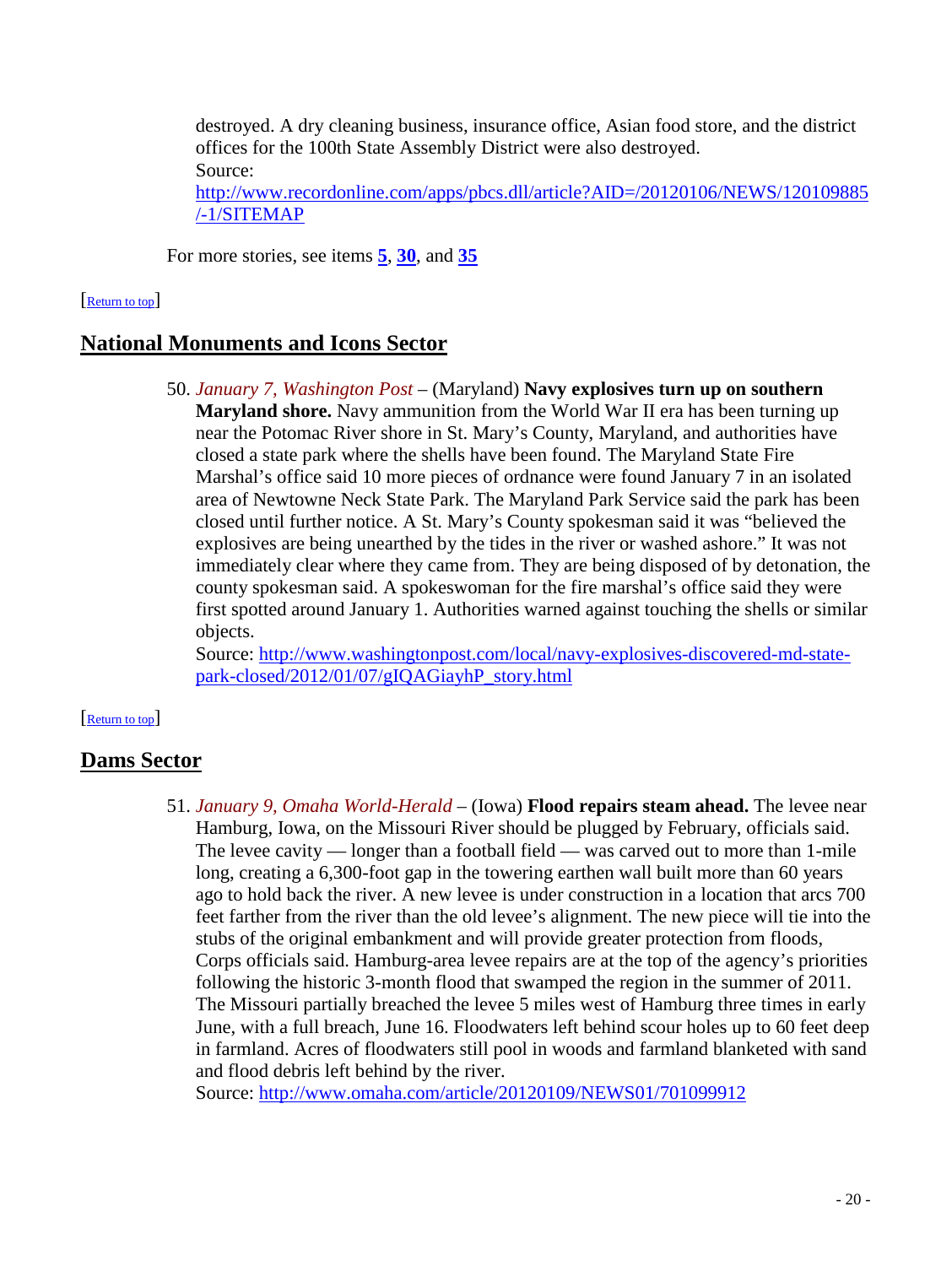52. *January 8, Longview Daily News* – (Washington) **Corps receives funding to raise Toutle dam by 10 feet.** The U.S. Congress recently approved about \$6 million for the U.S. Army Corps of Engineers Mount St. Helens-related monitoring and flood-control work in Washington State, said the Cowlitz-Toutle river coordinator for the Corps' Portland District. Elevating the Toutle River sediment-retaining dam this summer by 10 feet will restore the 25-year-old structure's ability to trap volcanic sediment and prevent it from flowing into the Cowlitz. The rest of the earthen dam does not need to be raised because it is already considerably higher than the spillway. The Corps hopes to put the project out to bid in May and start the work in July. Left unchecked, the outflow of silt gradually will raise the bed of the Cowlitz and increase the chances of flooding, according to the Corps and hydrologists.

Source: [http://tdn.com/news/local/corps-receives-funding-to-raise-toutle-dam-by](http://tdn.com/news/local/corps-receives-funding-to-raise-toutle-dam-by-feet/article_0eeae89a-3a61-11e1-83e5-001871e3ce6c.html)[feet/article\\_0eeae89a-3a61-11e1-83e5-001871e3ce6c.html](http://tdn.com/news/local/corps-receives-funding-to-raise-toutle-dam-by-feet/article_0eeae89a-3a61-11e1-83e5-001871e3ce6c.html)

53. *January 6, Associated Press* – (National) **Missouri River management plan released.** The U.S. Army Corps of Engineers said it is trying to improve the way it manages the Missouri River's reservoirs after 2011's historic flooding, but the 2012 plan released January 6 does not include much additional flood-storage space, the Associated Press reported. The Corps has been criticized for last year's flood that caused \$630 million damage to flood-control structures and covered hundreds of thousands of acres of farmland along the 2,341-mile-long river for months. Officials say the levees, dams, and channels along the river remain vulnerable going into 2012 because many more repairs are needed, but they are working to complete critical repairs before spring. The Corps said there is only a 10 percent chance the amount of water flowing into the Missouri River from melting snow and rainfall this year will exceed the amount the plan can handle.

Source: [http://www.kansascity.com/2012/01/06/3356513/missouri-river-management](http://www.kansascity.com/2012/01/06/3356513/missouri-river-management-plan.html)[plan.html](http://www.kansascity.com/2012/01/06/3356513/missouri-river-management-plan.html)

54. *January 6, Associated Press* – (Missouri) **Missouri to chip in \$3.3M to begin repairs to state's most damaged levees.** The governor of Missouri is paying \$3.3 million to help repair some of the state's most flood-battered levees, he announced January 6. The U.S. President last month signed a nationwide disaster relief bill that provides \$1.7 billion for the U.S. Army Corps of Engineers, which includes money to help fix Missouri River levees. Many of the levees that will benefit from the money are part of a federal program that helps levee operators make flood repairs. But the program requires the levees to pass routine inspections and their operators to pay 20 percent of the repair costs.

Source:

[http://www.therepublic.com/view/story/95d610fbe9d34a7384f5db561879b2fe/MO--](http://www.therepublic.com/view/story/95d610fbe9d34a7384f5db561879b2fe/MO--Missouri-River-Levees/) [Missouri-River-Levees/](http://www.therepublic.com/view/story/95d610fbe9d34a7384f5db561879b2fe/MO--Missouri-River-Levees/)

[\[Return to top\]](#page-0-1)